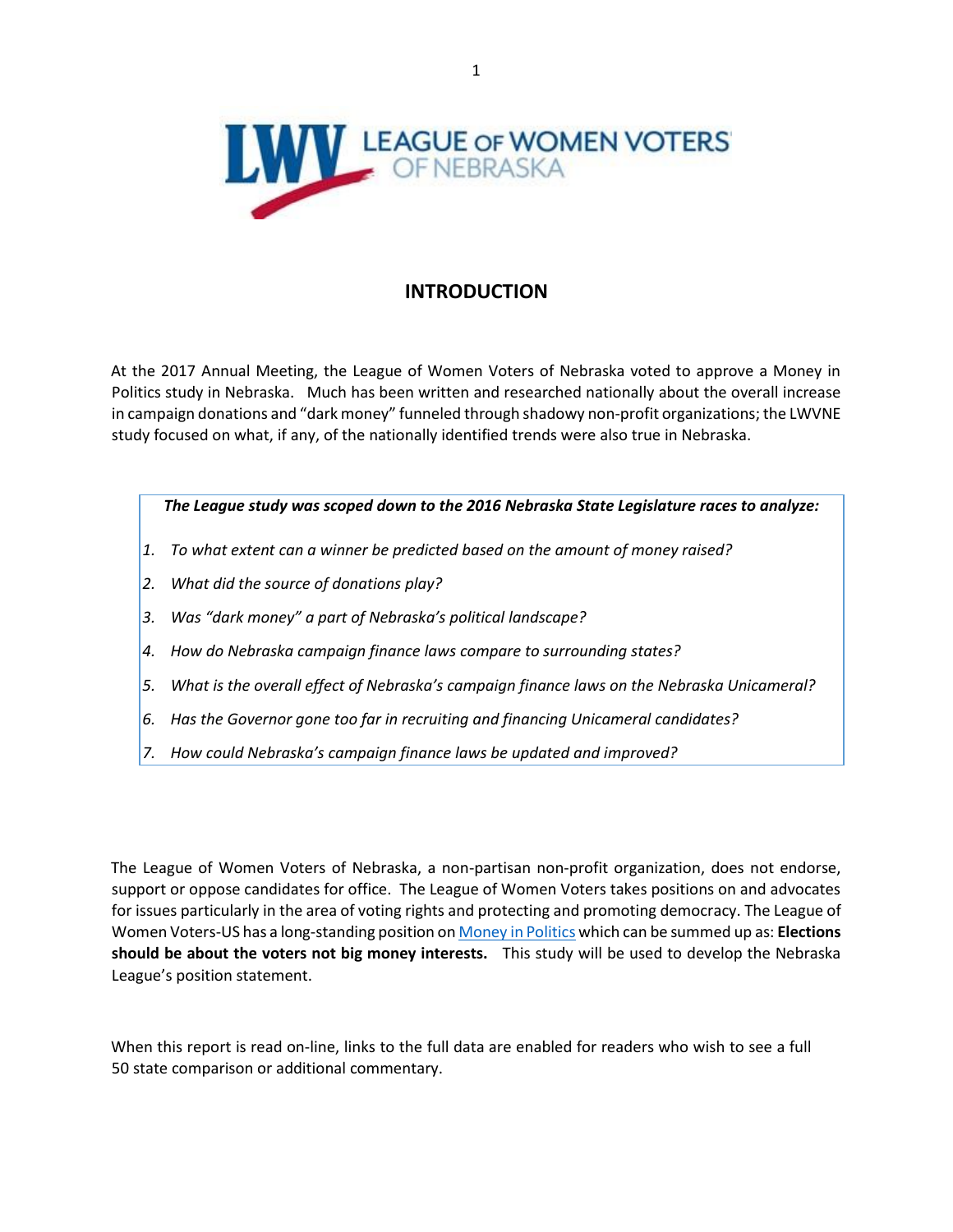# **Nebraska Money in Politics**

## **Part 1**

## **Overview of the 2016 Legislative Election**

The Nebraska state legislature is unique in that it is:

- The nation's **only Unicameral** (one-house) state legislature;
- The **only non-partisan** legislature; and,
- With only 49 members, it is also the **nation's smallest** legislature.

According to Lincoln Journal Star columnist, Don Walton: "By comparison, there are 165 members of the two-house Legislature in Kansas, 150 in Iowa and 105 in South Dakota. In Nebraska, each senator wields much more power in proportionate terms." [Those state legislative contests are huge](https://journalstar.com/news/state-and-regional/govt-and-politics/don-walton-those-state-legislative-contests-are-huge/article_66246374-18db-5064-9de8-54aba1363893.html)

The Nebraska Unicameral is classified as "non-professional" among state legislatures in that:

- The **pay is low**; only \$12,000 per year plus per diem;
- It **doesn't meet year-round**;
- Each Senator is allowed **only two paid staff**; and
- Senators are **term-limited**.

| <b>State</b>    | pay            | Per diem                                                                                                                      |
|-----------------|----------------|-------------------------------------------------------------------------------------------------------------------------------|
| Colorado        | \$30,000/yr    | 85% of federal per diem for members living outside Denver<br>\$45/day for members who live 50 or fewer miles from the capitol |
| lowa            | \$25,000/yr    | \$168/day                                                                                                                     |
| Kansas          | \$88.66/day    | \$144/day                                                                                                                     |
| Missouri        | \$39,915/yr    | \$115.20/day                                                                                                                  |
| <b>Nebraska</b> | \$12,000/yr    | \$144/day for members residing 50 miles or more from the capitol<br>\$51/day for members inside the 50-mile radius            |
| So. Dakota      | \$6000/session | \$144/day                                                                                                                     |
| Wyoming         | \$150/day      | $$109$ /day                                                                                                                   |

#### **Nebraska State Senators' Pay Compared to Surrounding States**

In Nebraska, legislators spend on average, about 74% of a full-time job on their legislative duties. The national average for legislators who spend this amount of time is \$41,110. Using this standard, Nebraska's legislators are woefully underpaid; not enough to allow them to make a living without having other sources of income. One would expect this affects how legislators interact with large donors and lobbyists. Sourc[e: Ballotpedia,](https://ballotpedia.org/Comparison_of_state_legislative_salaries) [National Conference of State Legislatures](http://www.ncsl.org/research/about-state-legislatures/full-and-part-time-legislatures.aspx)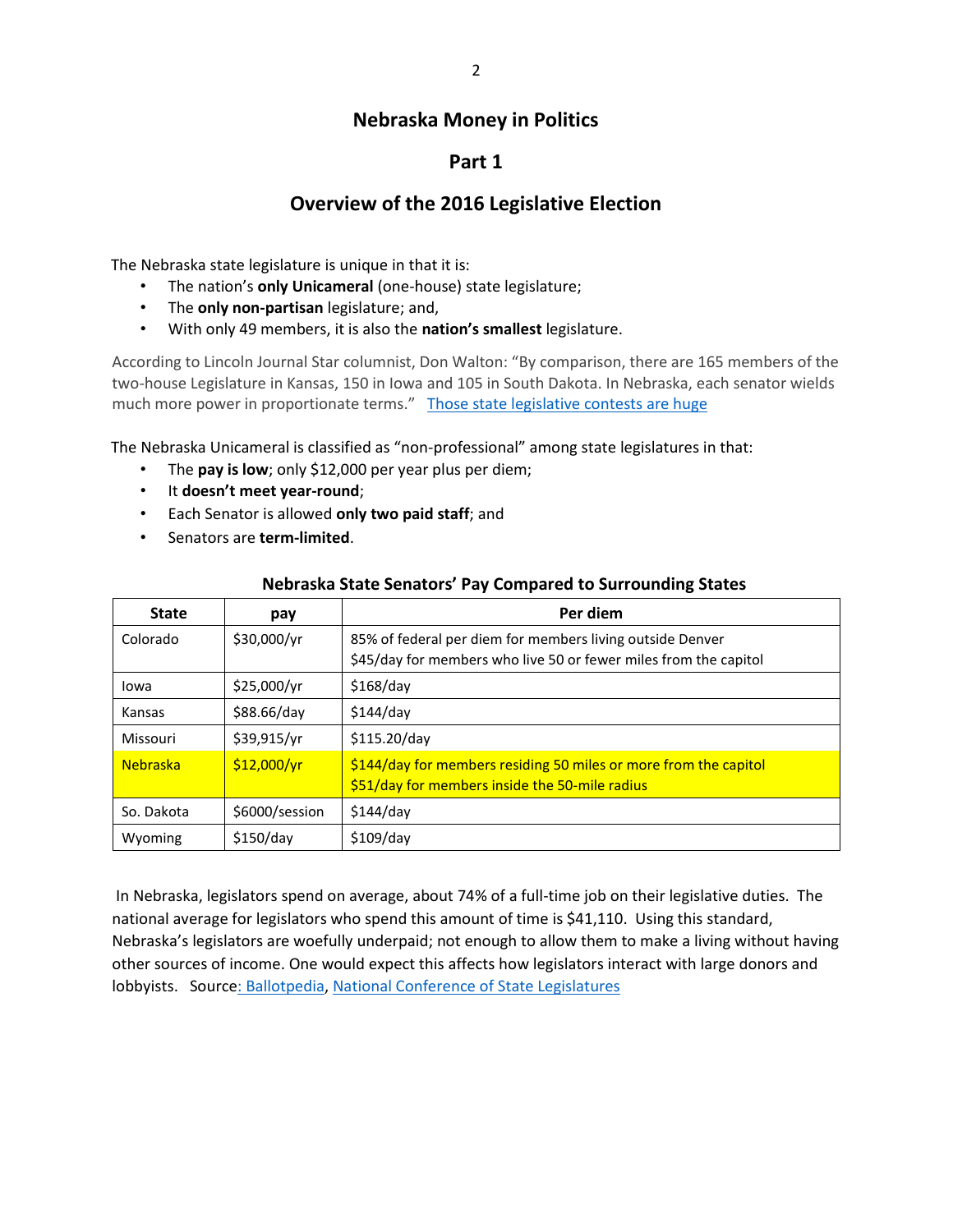#### **2016 Election Summary**

In 2016, the 25 odd numbered districts were up for election, 14 incumbents and 11 open seats. Of these 25 races, 21 were contested. Four races were uncontested, three incumbents, one open seat. In the primary election, there were 63 candidates, winnowed down to 46 candidates in the general election. (A complete list is in the appendix.)

A total of \$5,396,489 in campaign donations was reported to the Nebraska Accountability and Disclosure Commission (NADC) in 2016, an average \$85,658 per candidate. This confirmed the trend of increasing money in politics., setting a new record in campaign donations.



For two decades Nebraska provided public funds to candidates for state office who agreed to abide by a spending limit. A 2011 ruling by the US Supreme Court struck down a similar law in Arizona. A year later, Nebraska's law was struck down by the state Supreme Court. "Leveling the playing field can sound like a good thing. But in a democracy, campaigning is not a game," Chief Justice John Roberts wrote in the majority opinion. This decision opened the flood gates of money in our Unicameral elections. On the chart above, note how campaign donations almost doubled following the 2011 ruling (another factor was term-limits and will be discussed in a later section).

### **Why Is Money Important to Unicameral Races?**

Candidates for the Unicameral need money to run their campaigns because they are considered "down ballot" races and little media attention is paid to them. While everything is "breaking news" about a presidential or gubernatorial candidate, the media usually pays little attention to individual statehouse races. It is up to the candidate to break through the 24-hour news cycle and draw attention to his or her own race closer to home. This requires money and the resources of an effective campaign organization.

Note: NADC data changes as new information is reported. Most (not all) of the data in this report came from NADC data downloaded by Follow the Money and formatted into spreadsheets which could be filtered and sorted. On the advice of Frank Daley, Director of the NADC, I have attempted to stay consistent with data, keeping comparisons and analysis as the data was at a particular point in time. I used Follow the Money for the 2016 Nebraska Legislature election data as of 7/1/2017, reasoning that most, if not all, campaign finance reports due for the 2016 election year were complete. Other data came from Common Cause Reports which took their NADC information at a different point in time.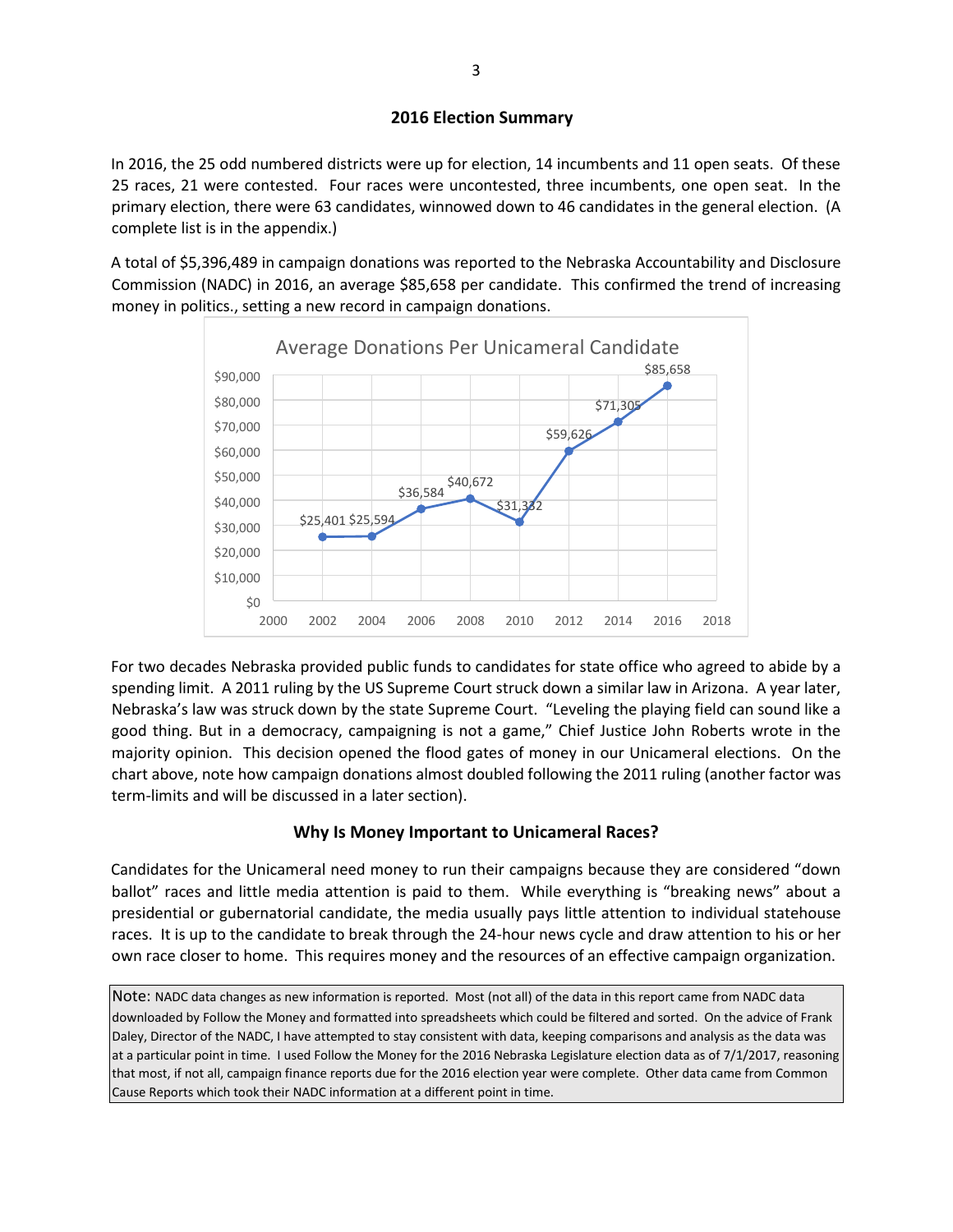In Nebraska, since the Unicameral is technically non-partisan, candidates from the same party may face each other in the primary and general elections, which typically prevents the political parties from fully mobilizing to support the candidates and causes candidates to become more reliant on donors.

The conventional wisdom is that well-funded campaigns are necessary for victory, especially by challengers who must overcome the built-in advantages of incumbents. Incumbents have already appeared on the ballot. They have the advantage of being in the press frequently, often having a column in weekly newspapers. Challengers must find ways of becoming known to voters. One incumbent reported the first time she ran she sent seven mailings to her constituents to become known, an expense she had to bear. An incumbent often gets free publicity based solely on incumbency.

Another need for well financed campaigns can be traced back to term limits first which went into effect in the 2006 election. Prior to that time, long standing incumbents had less need of money because they already possessed an advantage more substantial than money: the electoral benefits of multi-term incumbency.

Now that members cycle through the Legislature much more quickly, more money is needed to stage successful campaigns. While many observers might assume that incumbency is the greatest factor in electoral outcomes, our analysis and research suggest that a campaign's financial resources are actually more crucial to a campaign's success.

### **Can Winners Be Predicted Solely on Donations?**

One of the basic questions of this study was to look at the extent which money determined the outcome of Unicameral elections. Setting all other variables aside such as incumbent/challenger vs. open seat, positions on issues, race, gender, independent/third party spending, endorsements by powerful organizations and newspapers and political affiliation, could winners be predicted solely on the amount of money raised?

Out of the 25 legislative races, eight cases were factored out:

- Four races were unopposed (Watermeier Dist. 1, Murante Dist. 49, Scheer Dist. 19, Briese Dist. 41); there was no comparison to make.
- One race, Dist. 11, there were three candidates; however, no NADC reports were filed. This is because only candidates who raise, receive or expend \$5,000 or more in a calendar year must file campaign reports with the NADC.
- In three races (Districts 23, 33, and 43) there was a significant amount of "dark money" including advertising and robo-calls which experts believe tipped the election. Since no dollar value can be placed on these activities, they were not used.
- This left 17 races to be evaluated based on the amount of money raised.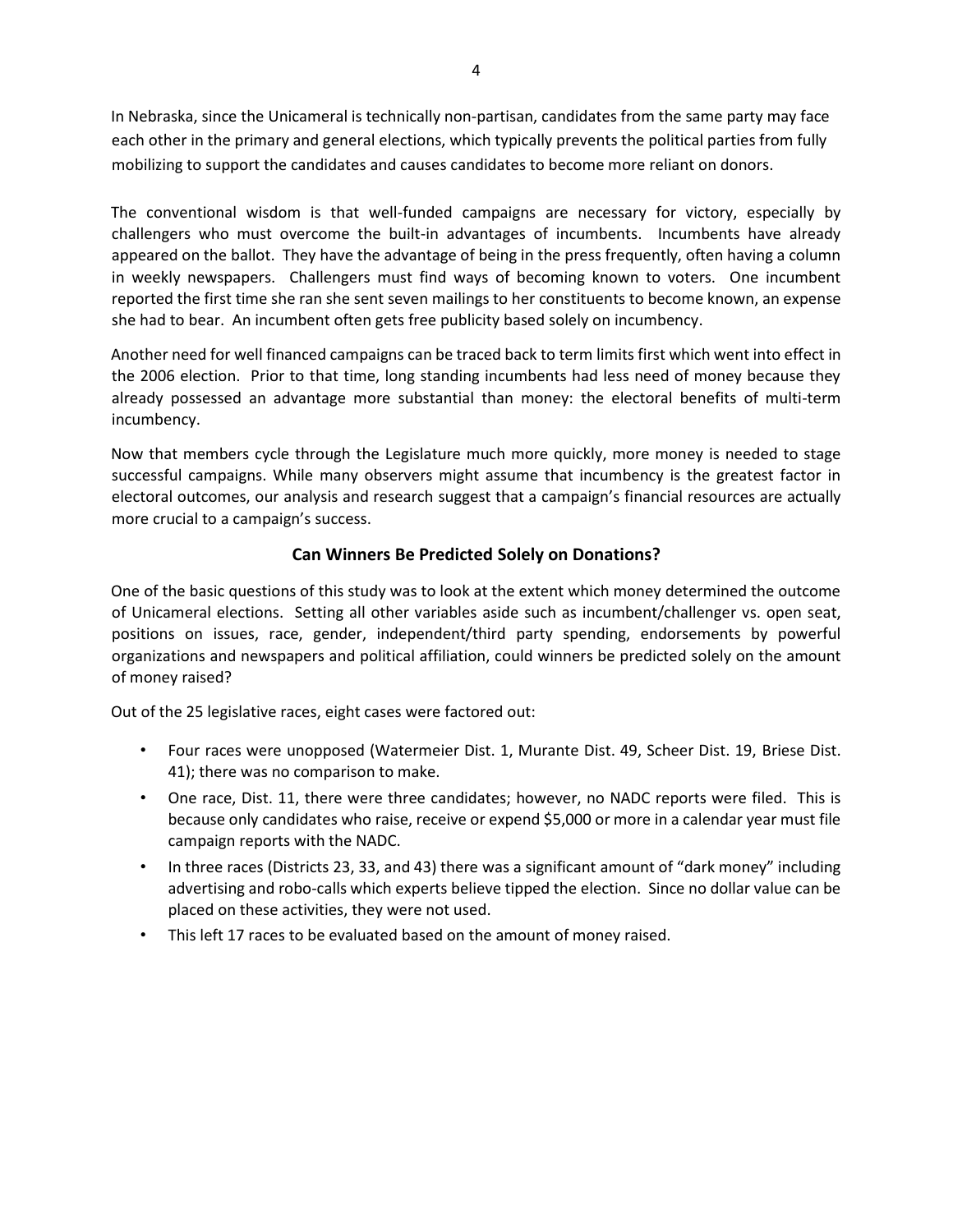# **Finding In 71 % of competitive races, winners raised more money. In Nebraska, Winning = Money**

Compared to other factors such as political party affiliation, open/incumbent status, independent (third party) spending or key endorsements, the most reliable indicator of the outcome of the November 2016 legislative general election came down to donations to the candidates.

| # Races | Winner Raised<br>More Money | Percentage | <b>Notes</b>                                        |
|---------|-----------------------------|------------|-----------------------------------------------------|
| 24      | 16                          | 67%        | 24 races, District 11 excluded, no NADC filings     |
| 20      | 13                          | 65%        | Unopposed Races Removed Districts 1, 19, 41, 49     |
| 17      | 12                          | 71%        | "Dark Money" infusion, removed Districts 23, 33, 43 |

The average amount raised by all 63 candidates was \$85,651, but when this is analyzed further, separating the winners from the losers it is easy to see the huge disparity in the amount of money raised. In the 17 selected races, winners raised over twice as much as the losers.

|                              | <b>Raised</b> | Average   |
|------------------------------|---------------|-----------|
| All 63 candidates            | \$5,396,071   | \$85,651  |
| 42 contested candidates      | \$4,589,620   | \$109,277 |
| --21 winners                 | \$2,833,297   | \$134,919 |
| --21 losers                  | \$1,756,323   | \$83,634  |
| 34 candidates w/o dark money | \$3,955,446   | \$116,337 |
| --17 winners                 | \$2,653,286   | \$156,076 |
| --17 losers                  | \$1,302,160   | \$76,598  |
| 4 unopposed                  | \$346,385     | \$86,596  |

Only gender was a stronger predictor determining the outcome of a race. There were seven races where a female candidate ran against a male candidate in the general election. In six races, 88%, the female candidate won. This may be an anomalous finding but was consistent with the 2018 midterm elections across the country.

### **Unlike Most States, Nebraska Has Only Two Categories of Donors**

- 1. **Individuals** Individuals are single donors, human beings.
- 2. **Non-individuals** The category of non-individuals includes everything else: corporations, labor unions, political parties, other campaign committees, and political action committees (PACs). Most states draw clear distinctions between types of non-individuals and set campaign limits according to the source, or impose outright bans on donations from some type of non-individuals.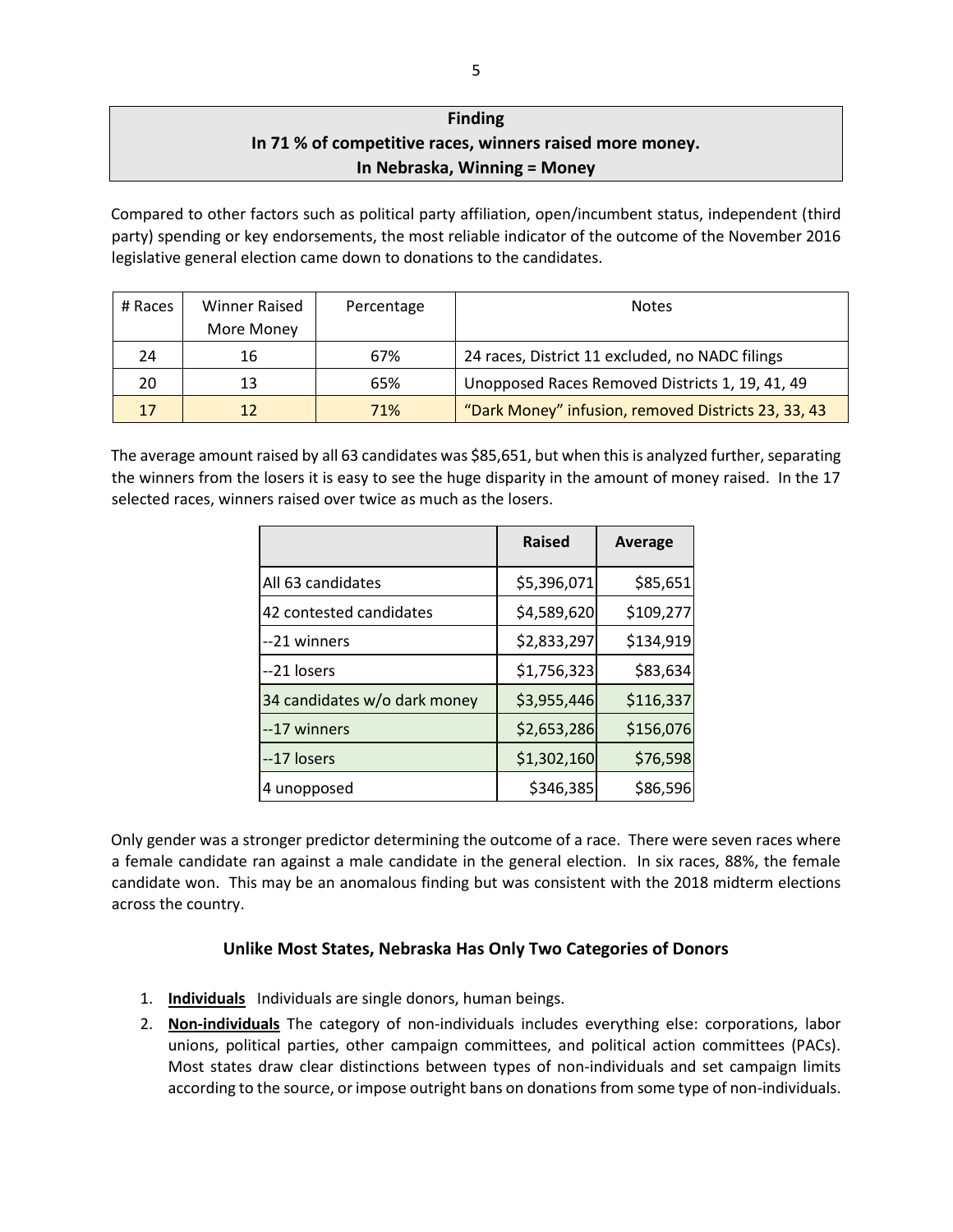**Unlike most states, Nebraska campaign finance law sets no limits on contributions from individuals or non-individuals.** In addition, Nebraska does not require donations received within a calendar year that cumulatively total \$250 or less to be itemized. In the chart below unitemized donations are a combination of individuals and non-individuals. Candidates are specifically advised not to disclose the source of these donations although they must provide the cumulative total on campaign reports.

#### *Directions to complete NADC Form B-1 Campaign Statement:*

*List all individuals from whom contributions totaling more than \$250 were received during the period covered by the report and all individuals who have contributed a cumulative total* of *more than \$250 during the election period. (Include all contributions from the candidate if they aggregate more than \$250.) All contributions from the same donor must be listed under the same name.*

Twenty-three percent of all donations came from donations of \$250 or less. This is a substantial portion of campaign funds in which neither the source nor amount is disclosed.

By far, most itemized donations (49 %--\$2.6 million) came from nonindividuals. Generally, in 2016, winning state legislative races required raising a great deal of money from non-individuals.

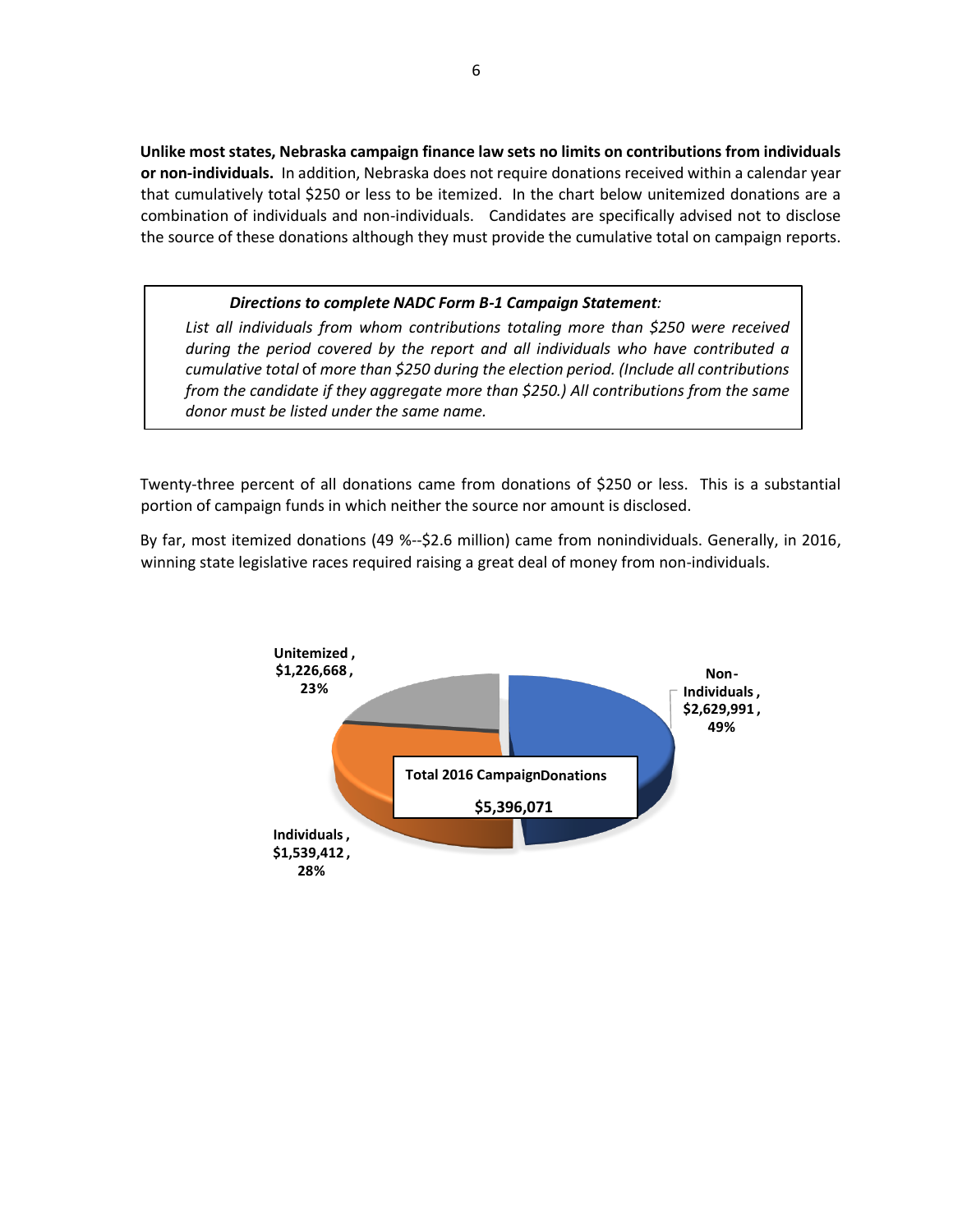|                     | Individuals |     | Non-individuals |     | Un-itemized |     |
|---------------------|-------------|-----|-----------------|-----|-------------|-----|
| 20 winners          | \$828,322   | 29% | \$1,456,427     | 51% |             | 20% |
| 38 losers           | \$646,462   | 29% | \$972,404       | 44% | \$581,770   | 27% |
| 4 unopposed         | \$49,571    | 14% | \$232,814       | 67% | \$63,995    | 19% |
| 17 selected winners | \$711,692   | 27% | \$1,403,973     | 53% | \$538,320   | 20% |

#### **Winners Get Their Money from Non-individuals**

In 2016, donations from non-individuals dominated. Non-individuals contributed 49% of all donations itemized and reported to the NADC, however their money tended to go to winners and the unopposed, not the losers. Maybe corporations, unions, and PAC's know how to pick the winners or, perhaps, receiving fewer but larger contributions is a short-cut to victory on election night.

For the 17 selected races, the picture is clearer, 15 out of 17 (88%) received more money from nonindividuals than individuals or un-itemized sources. The two races where the winners did not receive most of their donations from non-individuals were:

- 1. **Mike Hilgers District 21** In his third attempt for elected office, Senator Hilgers largely selffinanced his own campaign committee personally donating (or loaning) \$151,089 out of a total \$393,519 raised, the most raised by any candidate. Other large individual donations came from J. Peter Ricketts, \$15,000; Thomas Hilgers, \$13,500; and Charles Herbster, \$15,000. Previously, he ran unsuccessfully for the Legislature in 2012, raising \$139, 493, and borrowing \$25,289. In 2014 he ran for Attorney General raising \$89,175, and borrowing \$143,780. The third time was a charm—and a lot more money. **Note:** As of the end of 2018, the Hilgers campaign committee is reporting it still owes Michael Hilgers \$146,280. Going into the third year of his first term, Hilgers now has one of the most powerful positions in the Legislature; chair of the Executive Board. Given the trend in Nebraska politics, it is reasonable to expect Senator Hilgers will be able to retire his campaign debt.
- 2. **Lou Ann Linehan District 39** This campaign had the second most donations; however, this was a solidly Republican district in western Douglas County with an open seat. The incumbent, Beau McCoy, was termed out. A Republican win was an easy prediction. Linehan had been a longtime aide to former US Sen. Chuck Hagel who donated \$5,000. Linehan was the beneficiary of substantial sums from GOP donors, including the Ricketts family: J. Peter Ricketts, \$5000; his wife Susanne Shore, \$5000; and mother Marlene Ricketts, \$2500. Linehan won handily. In the 2019 Legislature, Linehan chairs the powerful Revenue Committee. Linehan said she expects to work with the governor's office - "they have the facts and figures." Her stated goals are to lower taxes, and she stands with the governor to use e-commerce taxes and credits for property tax relief. [\(OWH letter to the editor 2/11/19\)](https://www.omaha.com/opinion/the-public-pulse-in-defense-of-omaha-immigrants-follow-the/article_0746f637-3cc0-59d3-b2fc-0737c160d0da.html)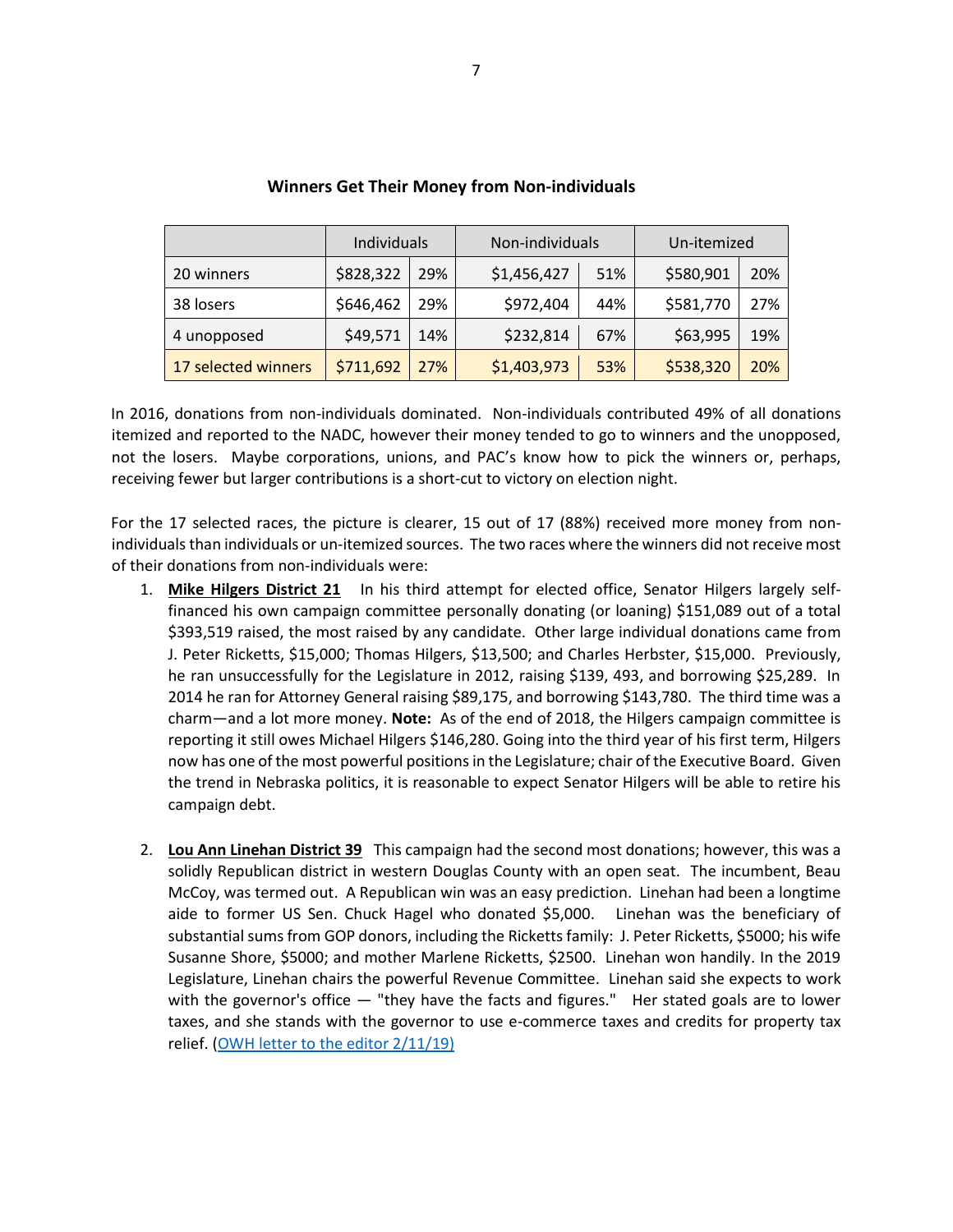#### **The Winners Circle—The Fortunate Few**

"Every politician loves to talk about all the small donations they receive, but the real money that pays for elections comes from big donors," said Jack Gould, head of Common Cause Nebraska. In the 2016 Nebraska Legislature election, 70 percent of all money raised came from contributions \$1000 or greater *by just 526 donors*, an average of just over \$7000 per donor. The overwhelming majority of Nebraskans simply cannot afford to donate at this level.

Itemized donations less than \$1000 amounted to only nine percent of all money raised. Another 21 percent came from un-itemized donations. Adding both together comes to only 30 percent, not even *half*  of what the 526 Fortunate Few donated combined. In the absence of any sensible regulations or oversight, this small group—a group small enough to fit in the bleachers at a Class D high school basketball game will continue to dominate.

This finding is consistent with what is happening at the federal level. According to the Brennen Center for Justice, of the \$1 billion spent in federal elections by super PACs since 2010, nearly 60 % came from just 195 individuals and their spouses. [\(History.com Citizens United vs. FEC\)](https://www.history.com/topics/united-states-constitution/citizens-united)



### **In Nebraska 70% from 526 Donors**

This trend towards elite donors seems to confirm Gallup polling data dating back to 1963. In 1963, 70 % of Americans believed the government was doing the right thing most of the time. In 2016, it fell to only 16 percent. Many reasons were given, but the largest factor by far was the rise of Big Money in politics. Most citizens no longer believe their voices count. [\(Robert Reich Tribute Content Agency](https://journalstar.com/opinion/columnists/robert-reich-kushner-s-finances-present-major-conflicts/article_5a3d4238-2970-58ce-a0a7-bcd5790be7dd.html) [3/10/18\)](https://journalstar.com/opinion/columnists/robert-reich-kushner-s-finances-present-major-conflicts/article_5a3d4238-2970-58ce-a0a7-bcd5790be7dd.html) One might pose the question: if your voice doesn't count, why donate?

Political Scientists, Martin Gilens and Benjamin Page, in a 2014 ground breaking study, examined 1779 diverse public policy cases estimating the influence of "affluent" citizens, poor citizens, and those in the middle-income distribution. They posited many conclusions, but their primary finding was that "economic elites and organized interest groups (including corporations largely owned and controlled by wealthy elites) play a substantial part in affecting public policy, but the general public has little or no influence." ([Testing Theories of American Politics: Elites, Interest](https://scholar.princeton.edu/sites/default/files/mgilens/files/gilens_and_page_2014_-testing_theories_of_american_politics.doc.pdf) [Groups,](https://scholar.princeton.edu/sites/default/files/mgilens/files/gilens_and_page_2014_-testing_theories_of_american_politics.doc.pdf)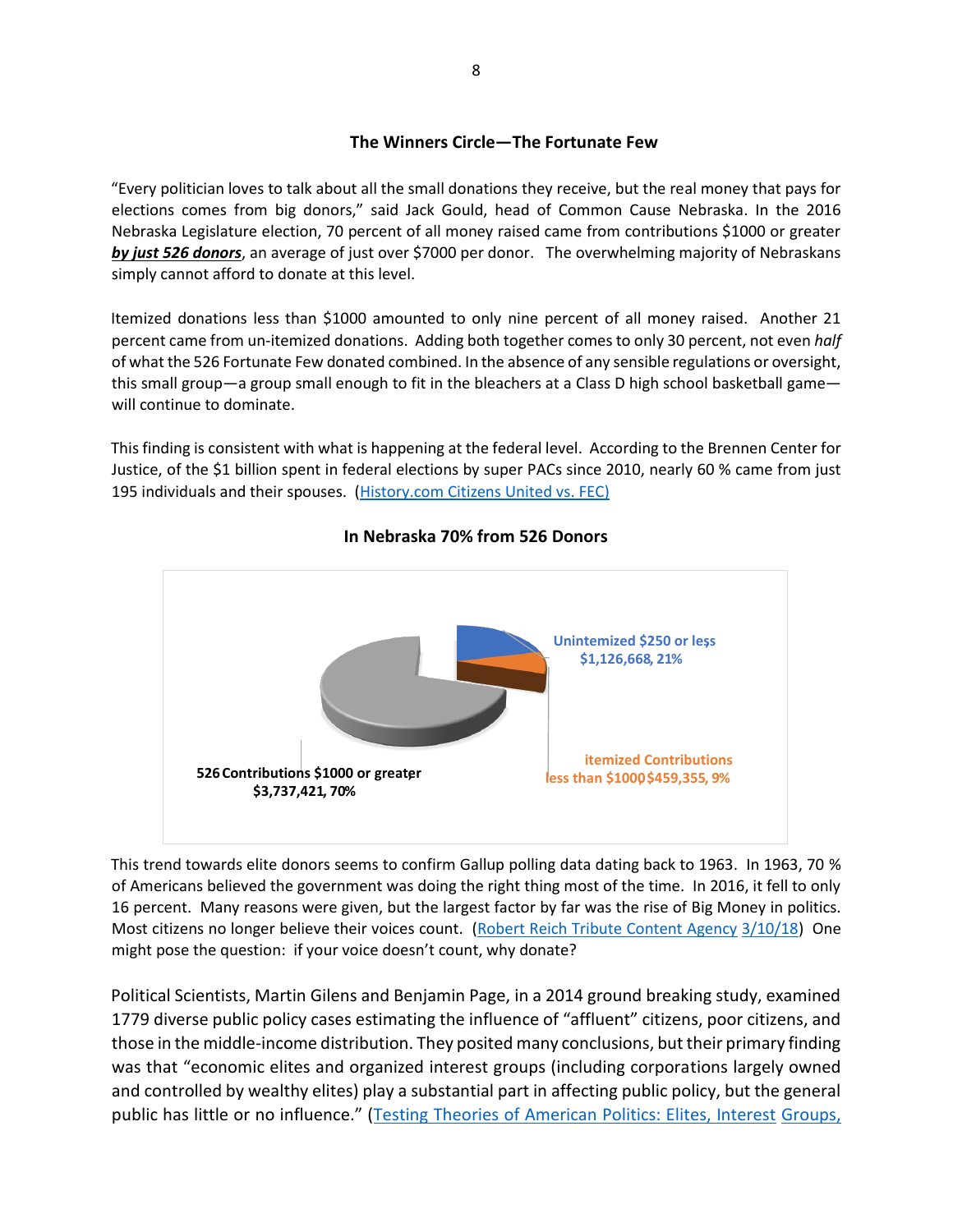[and Average](https://scholar.princeton.edu/sites/default/files/mgilens/files/gilens_and_page_2014_-testing_theories_of_american_politics.doc.pdf) [Citizens\)](https://scholar.princeton.edu/sites/default/files/mgilens/files/gilens_and_page_2014_-testing_theories_of_american_politics.doc.pdf) Applying this finding to the 2016 campaign it would appear economic elites were able to control the outcome of most Unicameral races and subsequently are able to influence public policy in a way that is not possible by the average Nebraskan.

Partially as a cost-cutting effort, in 1935 we gave up one house of our legislature and went from a bicameral legislature to a single, "supreme" legislative body, the Unicameral. The trade-off was that the citizens of Nebraska would become the "Second House," making our voices heard to our elected officials. In today's world, we Nebraskans need to consider if our voices are being heard. When money determines the outcome of an election, and money equals voice, we need to be more concerned than ever about who is in charge of our "Second House."

### **Term Limits, Polarization and Money—the Nebraska Way**

Nebraskans have rightfully taken pride in our nonpartisan Unicameral. Election ballots carry no party labels, the speaker is elected by secret ballot, and our Senators have a history of bucking partisan trends. Things began to change in 2000, however, when the state adopted term limits, which went into effect in 2006. This opened up many seats which had been held by long-term incumbents, creating a power vacuum in the Unicameral.

Both the Republican and Democratic parties stepped in to fill the breach by recruiting candidates and assisting with financing. Republicans sought out solid conservatives; Democrats sought out reliable liberals. The donor pool responded to the increasing partisanship, further intensifying the polarization. In the old days, donors gave their money not so much based on party affiliation but on issues. In one study, researcher Seth Masket determined that Nebraska's high-level donors were now increasingly donating along party lines [\(Polarization Without Parties\).](https://papers.ssrn.com/sol3/papers.cfm?abstract_id=1916342)

**"This means that, to the extent legislators are beholden to the people who fund their campaigns, they're beholden to a more partisan group of individuals,**" Masket reported. He further found the push toward partisanship came from outside the Unicameral by those wanting to exert party discipline to promote a specific policy agenda.

Term limits, which intended to root out entrenched incumbents, did not prevent them from sitting out a term and returning four years later. Ironically, term limits also increased the overall amount of money going into elections. Old timers didn't need to do much campaigning to get re-elected: voters had already re-elected them many times over. Often no one even bothered to run against them. Now, with an everchanging cast of Senators, the need to run a well-organized, well financed campaign has become essential to getting elected, and both parties have stepped in to fill the breach. According to Masket, Nebraska has been ranked as the most rapidly polarizing state legislature in the nation since term limits went into effect. Many political commentators have observed that the Unicameral is now nonpartisan in name only.

### **How Much is Too Much?**

In terms of money and politics, perhaps the most significant event of the 2016 Unicameral elections was the role Gov. Ricketts played in recruiting and financing the election of Republicans he could count on for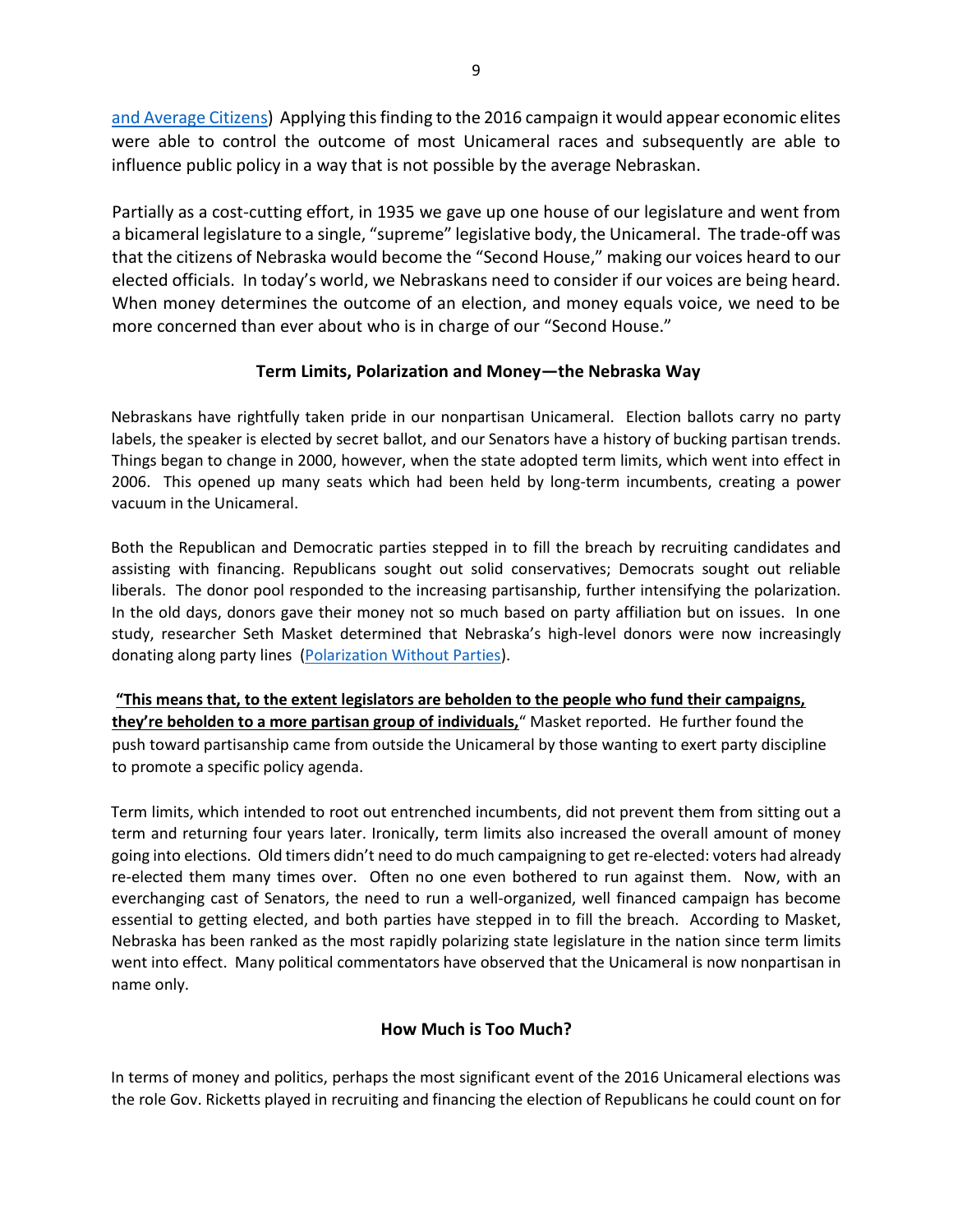unwavering support. If a sitting Republican was deemed insufficiently partisan, the Governor sought out an even more partisan replacement. Not all his candidates won, but he certainly increased the chances his vetoes would be sustained in the 2017 Legislature. Ten out of the 17 (59%) candidates he donated to won, and his intervention may have deterrence effects in subsequent years.

| <b>Candidate</b>          | <b>District</b> | <b>Status</b> | <b>Ricketts</b> |
|---------------------------|-----------------|---------------|-----------------|
| 1 HILGERS, MICHAEL (MIKE) | 21              | Won           | \$15,000        |
| 2 GEIST, SUZANNE          | 25              | Won           | \$15,000        |
| 3 BOSTELMAN, BRUCE        | 23              | Won           | \$13,000        |
| 4 SWANSON, IAN M          | 31              | Lost          | 10,000<br>\$    |
| 5 HALLORAN, STEVE         | 33              | Won           | Ś.<br>10,000    |
| 6 LOWE SR, JOHN S         | 37              | Won           | \$<br>10,000    |
| 7 ELMSHAEUSER, KARL L     | 47              | Lost          | \$<br>10,000    |
| 8 ALBRECHT, JONI          | 17              | Won           | \$<br>6,000     |
| 9 FOX, NICOLE             | 7               | Lost          | \$<br>5,000     |
| 10 SCHNOOR, DAVID         | 15              | Lost          | \$<br>5,000     |
| 11 NEUHAUS, GREGG         | 35              | Lost          | \$<br>5,000     |
| 12 LINEHAN, LOU ANN       | 39              | Won           | \$<br>5,000     |
| 13 BREWER, TOM            | 43              | Won           | \$<br>5,000     |
| 14 COOK, MICHAEL J        | 45              | Lost          | \$<br>5,000     |
| 15 MURANTE, JOHN          | 49              | Won           | \$<br>3,500     |
| 16 CLARK, DICK            | 27              | Lost          | \$<br>1,000     |
| 17 GARRETT, TOMMY L       | 3               | Lost          | \$<br>500       |
|                           |                 |               | \$124,000       |

#### **Gov Ricketts' 2016 Donations to Unicameral Candidates**

In addition to what was reported officially to the NADC, Ricketts was linked to "Dark Money" attack ads that lead to the downfall of three Republican senators up for a second term who had failed to vote to sustain three key vetoes by the Governor. Clearly this election was about using money to discipline those who did not toe the party line.

How much is too much when it comes to the Governor's heavy-handed financial involvement which not only included himself but also his parents, siblings, wife and business interests? Ricketts also donated to Political Action Committees (PACs) and the Republican Party which circled back into the donation pool. His connections to dark money non-profits responsible for the attack ads is known but his actual donations cannot be proven as donations to these organizations are not required to be disclosed. The total amount he put into the 2016 election remains unknown. In Nebraska, all of this is entirely legal, but not in most other states.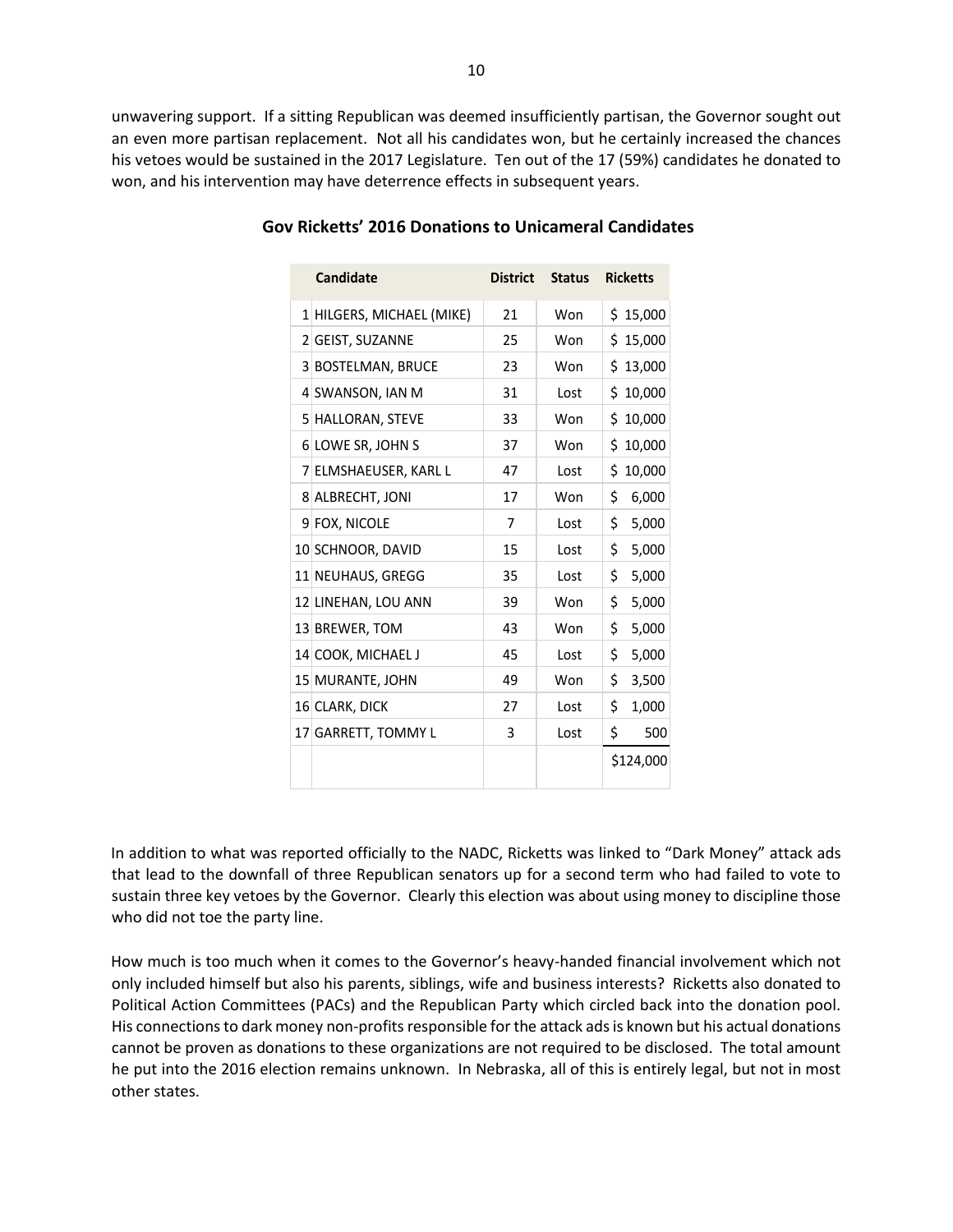Martha Stoddard reported in the Omaha World Herald, July 16, 2018, that the chief reason for the everincreasing amount of money going into statehouse elections was the rise of political attack ads, especially from independent groups.  $(OWH)$  Even if the dark money groups don't go after a particular candidate, they feel they must be prepared to respond by having a well-stocked treasury.

We can only pose the question: When the Nebraska Constitution lays out three equal but separate branches of government, when has a sitting governor ever used so much of his own money to get his way in the Legislature? Is this the new Nebraska way?

### **What About the Lobbyists?**

Following the trend of increasing campaign donations, lobbyists set a new record of their own in 2016. Senators come and go, but the lobbyists are a continuing presence. Senators, with their inexperience, lowly pay, and few staff, find ready friends just beyond the glass. A free meal, conviviality, and generous offers of help grease the way for the Fortunate 526 who have the financial means to hire an ever-present crew to protect their interests. It must pay off, why else would they go to such expense? What average Nebraskan can afford a full-time lobbyist to stand guard for them?



[2017](http://www.commoncause.org/nebraska/wp-content/uploads/sites/18/2018/03/2017-CCNE-Lobby-Report-final.pdf) [C](http://www.commoncause.org/nebraska/wp-content/uploads/sites/18/2018/03/2017-CCNE-Lobby-Report-final.pdf)ommon [Cause Lobbying Report](http://www.commoncause.org/nebraska/wp-content/uploads/sites/18/2018/03/2017-CCNE-Lobby-Report-final.pdf)

### **Let's Do the Math**

| <b>2016 Campaign Donations</b> | \$5,396,071   |
|--------------------------------|---------------|
| 2016 Lobbying Expenses         | +\$16,754,684 |
| Total                          | \$22,150,755  |

Adding the 2016 campaign donations and lobbying expenses as reported to the NADC and dividing that sum by 49 senators equals **\$452,055.** That is the average amount of money per Senator spent on the Unicameral to gain power and influence over the legislative process **for just one year**! That's a lot of money for a job that pays \$12,000 per year (plus per diem).

Nebraska with its "sky is the limit", no-limits on campaign donations has allowed Nebraska Statehouse politics to be monetized. The voices of Nebraska's citizens make up the "second house" of our Legislature,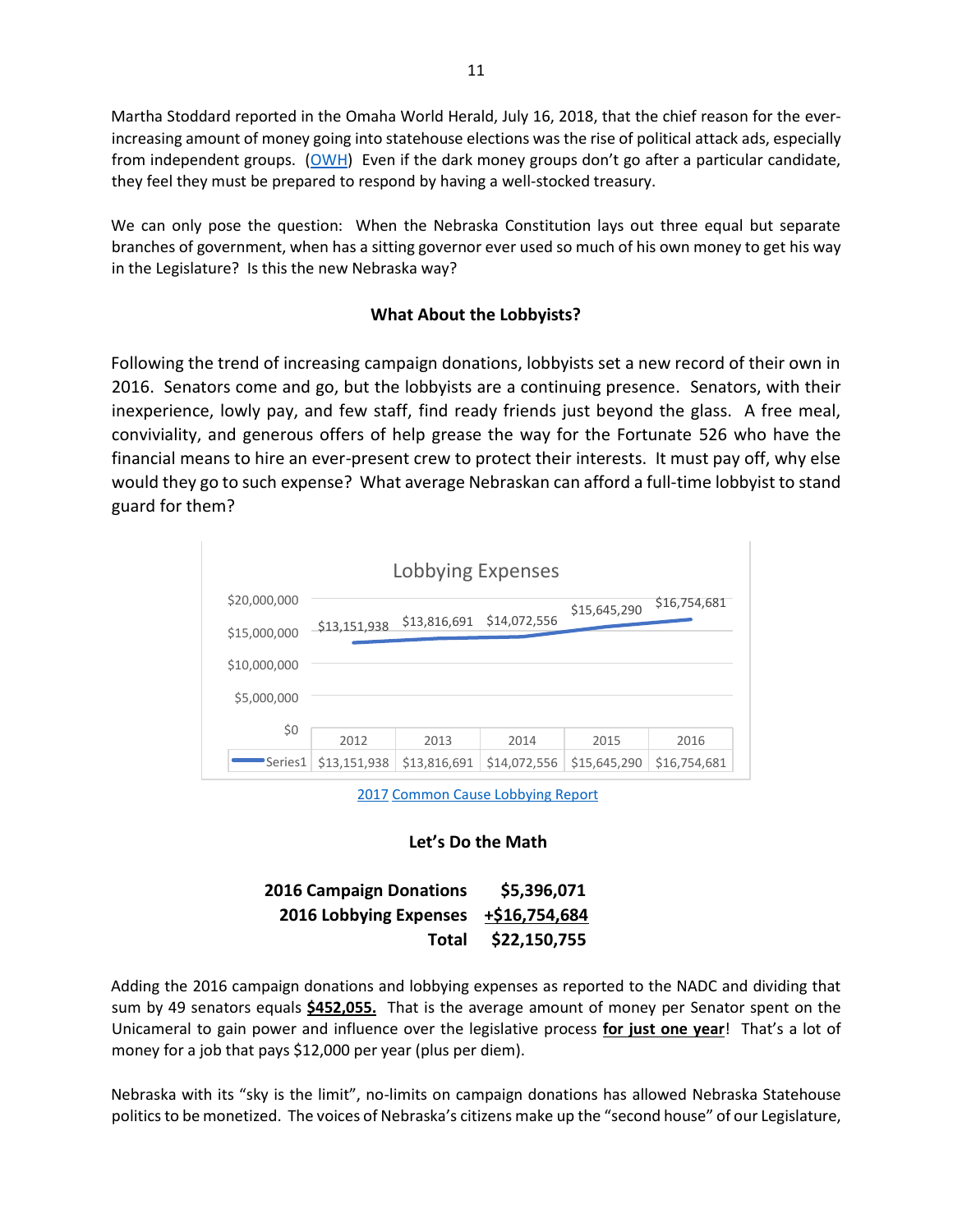but in our highly monetized political environment, those without ample financial resources, now find themselves without voice, or rather a meaningful voice that actually affects policy making at a serious level. Every day, hardworking Nebraskans who were entrusted to be the states "second house" have lost their place in the legislative process.

### **Summary Part 1**

- The Nebraska Unicameral is unique because it is just one house, non-partisan and the smallest, however the pay is low and it is classified as non-professional.
- A new money raising record was set in the 2016 Legislative election, \$5,396,489. This continued the upward trend since 2002. Lobbyists also set a record in spending.
- Unlike most states, there is no limit on how much an individual or a non-individual may donate.
- Unlike most states Nebraska does not differentiate between types of non-individuals.
- In 2016, 25 seats were up for election with 17 races selected to study to determine to what extent money could predict the outcome of an election.

 $\circ$  In 12 out of 17 races (71%) winners raised over twice as much as their opponents.  $\circ$ Winners raised most (53%) of their money from non-individuals. o Just 526 donors provided 70 percent of all money raised.  $\circ$  These findings are consistent with other political science research.

- Term-limits inadvertently increased the need to run larger, more expensive campaigns and increased the overall partisanship of the technically nonpartisan Unicameral.
- Governor Ricketts was actively involved in recruiting and financing candidates raising questions of executive encroachment.
- The Governor has been linked with dark money non-profits responsible for attack ads directed toward Republican incumbents up for re-election who failed to vote to sustain three key vetoes.
- There was an average of \$452,055 per State Senator in 2016 campaign donations and lobbying expenses.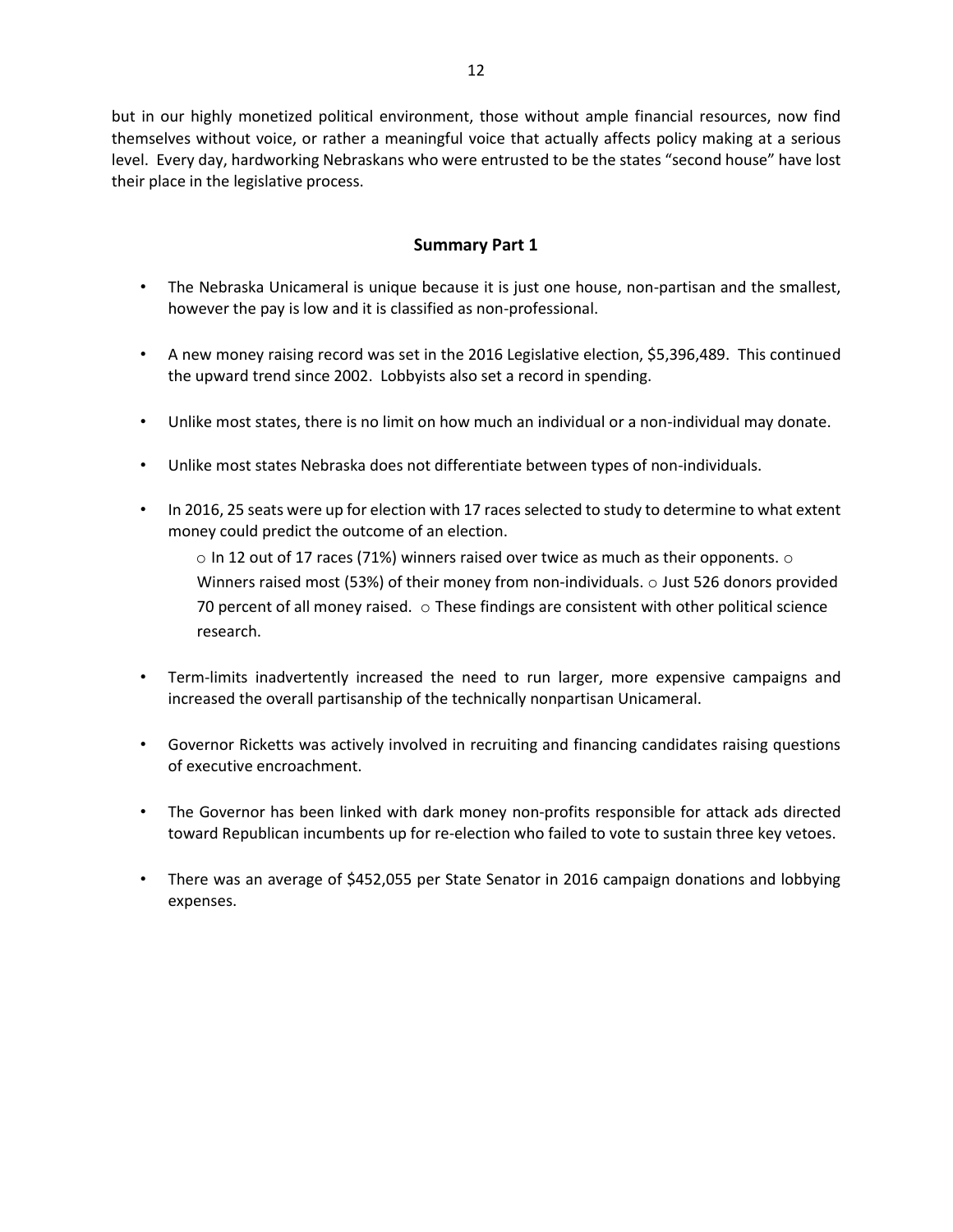### **2016 Candidates for the Unicameral**

Downloaded from HYPERLINK "https://www.followthemoney.org/show-me?s=NE&c-exi=1&c-r-ot=S&y=2016" \l "[{1|gro=c-tid" FollowtheMoney.org 7/1/17

| <b>Candidate</b>           | <b>Dist</b>               | <b>Status</b> | <b>Raised</b> | <b>Unitemized</b> | <b>Individuals</b> | Non-<br>individuals |
|----------------------------|---------------------------|---------------|---------------|-------------------|--------------------|---------------------|
| WATERMEIER, DAN            | $\mathbf 1$               | Won           | \$78,144      | \$15,568          | \$1,359            | \$61,216            |
| BLOOD, CAROL               | 3                         | Won           | \$58,229      | \$17,767          | \$10,686           | \$29,776            |
| <b>GARRETT, TOMMY L</b>    | $\ensuremath{\mathsf{3}}$ | Lost          | \$101,950     | \$9,412           | \$3,750            | \$88,788            |
| AYALA, GILBERT             | 5                         | Lost          | \$0           | \$0               | \$0                | \$0                 |
| MCDONNELL, MIKE            | 5                         | Won           | \$169,307     | \$20,490          | \$22,000           | \$126,817           |
| FOX, NICOLE                | 7                         | Lost          | \$55,190      | \$20,740          | \$11,150           | \$23,300            |
| SYNOWIECKI, JOHN           | $\overline{7}$            | Lost          | \$106,089     | \$20,549          | \$10,544           | \$74,996            |
| VARGAS, TONY               | 7                         | Won           | \$184,368     | \$39,761          | \$41,398           | \$103,209           |
| ARGYRAKIS, VAN A           | $\boldsymbol{9}$          | Lost          | \$0           | \$0               | \$0                | \$0                 |
| HOWARD, SARA               | 9                         | Won           | \$156,262     | \$35,619          | \$11,300           | \$109,344           |
| ROLAND, LARRY              | $\mathsf 9$               | Lost          | \$22,891      | \$5,710           | \$16,681           | \$500               |
| CHAMBERS, ERNIE            | 11                        | Won           | \$0           | \$0               | \$0                | \$0                 |
| <b>HAMILTON, FONTE</b>     | 11                        | Lost          | \$0           | \$0               | \$0                | \$0                 |
| SCIARA, JOHN               | 11                        | Lost          | \$0           | \$0               | \$0                | \$0                 |
| <b>BROWN, JILL</b>         | 13                        | Lost          | \$98,906      | \$30,582          | \$38,165           | \$30,159            |
| ELWORTH JR, MARK           | 13                        | Lost          | \$0           | \$0               | \$0                | \$0                 |
| SEEMAN, JAKE               | 13                        | Lost          | \$0           | \$0               | \$0                | \$0                 |
| WAYNE, JUSTIN              | 13                        | Won           | \$93,610      | \$19,934          | \$15,347           | \$58,328            |
| SCHNOOR, DAVID             | 15                        | Lost          | \$63,559      | \$19,879          | \$16,840           | \$26,840            |
| WALZ, LYNNE M              | 15                        | Won           | \$84,327      | \$16,950          | \$13,555           | \$53,822            |
| <b>ALBRECHT, JONI</b>      | 17                        | Won           | \$85,699      | \$18,349          | \$16,500           | \$50,850            |
| <b>BENGTSON, ARDEL</b>     | 17                        | Lost          | \$48,932      | \$11,994          | \$7,622            | \$29,316            |
| <b>BENSCOTER, LOUIS E</b>  | 17                        | Lost          | \$584         | \$0               | \$584              | \$0                 |
| SCHEER, JIM                | 19                        | Won           | \$76,220      | ( \$1,044)        | \$10,336           | \$66,924            |
| HILGERS, MICHAEL<br>(MIKE) | 21                        | Won           | \$393,519     | \$23,214          | \$245,655          | \$124,650           |
| SCHERER, LARRY             | 21                        | Lost          | \$164,018     | \$50,210          | \$41,333           | \$72,474            |
| <b>VEST, RICK</b>          | 21                        | Lost          | \$18,981      | \$12,681          | \$3,750            | \$2,550             |
| <b>BOSTELMAN, BRUCE</b>    | 23                        | Won           | \$51,651      | \$8,075           | \$39,526           | \$4,050             |
| JOHNSON, JERRY             | 23                        | Lost          | \$135,065     | \$20,794          | \$16,772           | \$97,500            |
| GEIST, SUZANNE             | 25                        | Won           | \$168,544     | \$45,288          | \$56,031           | \$67,225            |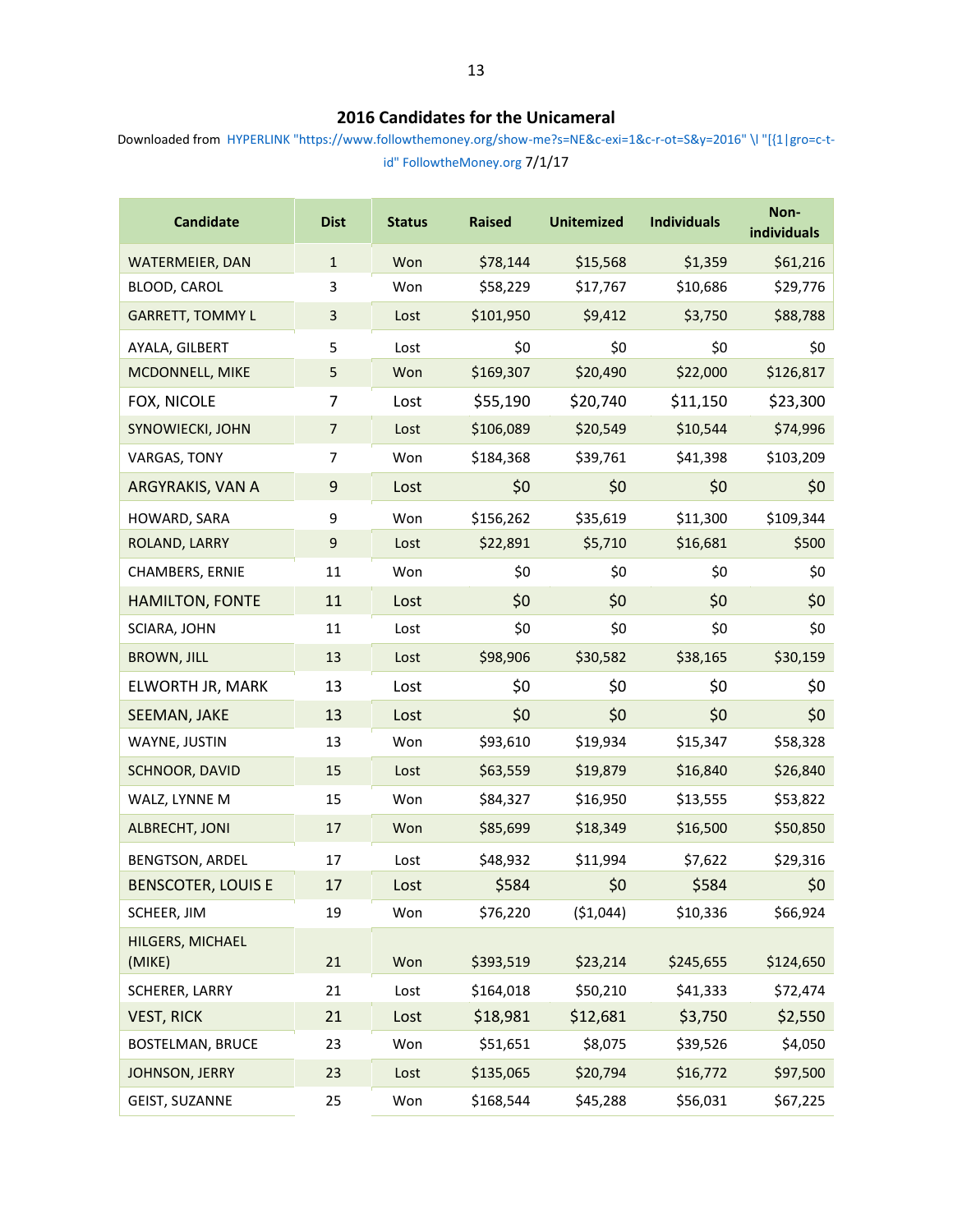| <b>GORDON, JIM</b>       | 25 | Lost | \$191,673   | \$78,846 | \$47,077  | \$65,750  |
|--------------------------|----|------|-------------|----------|-----------|-----------|
| MICHELS, DALE            | 25 | Lost | \$51,505    | \$14,515 | \$19,990  | \$17,000  |
| SPRY, LESLIE             | 25 | Lost | \$85,868    | \$26,307 | \$41,310  | \$18,250  |
| TAGART, DAVID D          | 25 | Lost | \$0         | \$0      | \$0       | \$0       |
| ANDREWS, DEB             | 27 | Lost | \$0         | \$0      | \$0       | \$0       |
| CLARK, DICK              | 27 | Lost | \$20,492    | \$11,003 | \$5,200   | \$4,289   |
| WISHART, ANNA            | 27 | Won  | \$143,907   | \$37,104 | \$28,900  | \$77,903  |
| <b>BOLZ, KATE</b>        | 29 | Won  | \$129,252   | \$30,134 | \$8,792   | \$90,326  |
| VACCARO, MELODY          | 29 | Lost | \$0         | \$0      | \$0       | \$0       |
| KOLOWSKI, RICK           | 31 | Won  | \$206,675   | \$59,023 | \$24,700  | \$122,952 |
| MAYBERRY, PETER H        | 31 | Lost | \$0         | \$0      | \$0       | \$0       |
| SWANSON, IAN M           | 31 | Lost | \$89,775    | \$26,782 | \$39,150  | \$23,843  |
| HALLORAN, STEVE          | 33 | Won  | \$62,106    | \$22,700 | \$31,656  | \$39,405  |
| SEILER, LES              | 33 | Lost | \$131,529   | \$36,696 | \$36,277  | \$58,556  |
| <b>NEUHAUS, GREGG</b>    | 35 | Lost | \$116,728   | \$14,937 | \$27,492  | \$74,300  |
| QUICK, DAN               | 35 | Won  | \$152,449   | \$38,552 | \$12,912  | \$100,985 |
| ZOUL, ZACHARY Z          | 35 | Lost | \$46,379    | \$16,128 | \$20,476  | \$9,775   |
| LAMMERS, BOB             | 37 | Lost | \$98,456    | \$41,313 | \$17,282  | \$39,860  |
| LOWE SR, JOHN S          | 37 | Won  | \$95,487    | \$30,057 | \$31,953  | \$34,176  |
| MCSHEA, MIKE             | 37 | Lost | \$0         | \$0      | \$0       | \$0       |
| ARMBRUST, BILL           | 39 | Lost | \$49,226    | \$14,861 | \$9,305   | \$25,060  |
| <b>BORCHERS, PAT</b>     | 39 | Lost | \$92,303    | \$16,987 | \$61,689  | \$13,627  |
| LINEHAN, LOU ANN         | 39 | Won  | \$274,601   | \$53,338 | \$137,850 | \$83,412  |
| <b>BRIESE, TOM</b>       | 41 | Won  | \$73,173    | \$23,573 | \$23,900  | \$25,700  |
| <b>BREWER, TOM</b>       | 43 | Won  | \$66,254    | \$11,806 | \$45,448  | \$9,000   |
| DAVIS, AL                | 43 | Lost | \$187,569   | \$24,008 | \$29,793  | \$133,768 |
| COOK, MICHAEL J          | 45 | Lost | \$41,877    | \$17,877 | \$5,250   | \$3,000   |
| CRAWFORD, SUE            | 45 | Won  | \$195,049   | \$27,375 | \$17,225  | \$150,449 |
| ELMSHAEUSER, KARL L      | 47 | Lost | \$87,589    | \$25,223 | \$28,716  | \$33,650  |
| ERDMAN, STEVE            | 47 | Won  | \$62,002    | \$25,365 | \$16,887  | \$19,750  |
| <b>GASTON, WENDALL F</b> | 47 | Lost | \$18,085    | \$7,302  | \$7,783   | \$3,000   |
| POPPS, PEGGY             | 47 | Lost | \$91,169    | \$6,434  | \$82,480  | \$2,256   |
| MURANTE, JOHN            | 49 | Won  | \$118,849   | \$25,898 | \$13,977  | \$78,974  |
|                          |    |      | \$5,396,071 |          |           |           |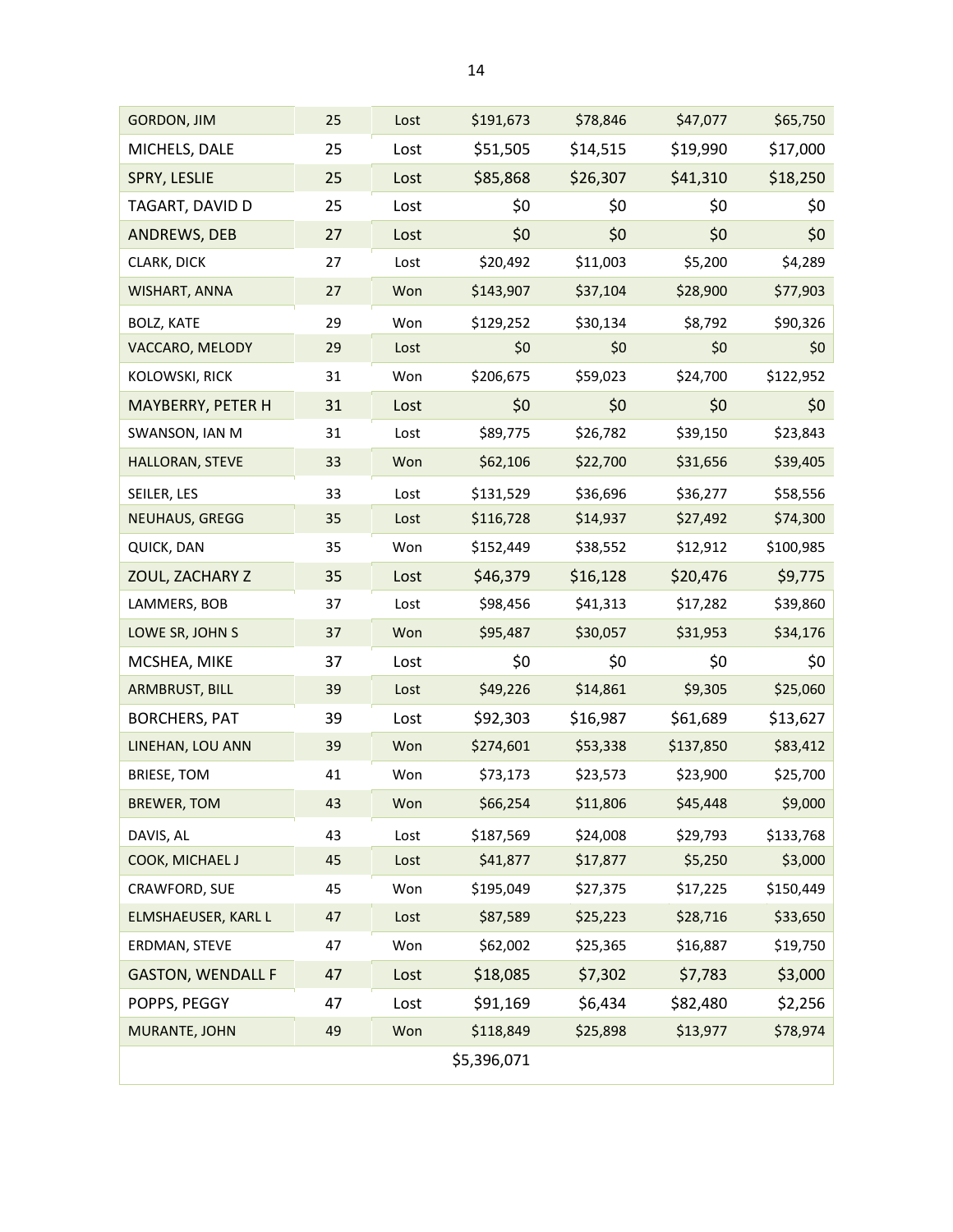### **526 Fortunate Few—Donors who contributed \$1000 or more to 2016 Unicameral Election**

|    | 526 CONTRIBUTORS \$1000 or more in 2016           | <b>TYPE</b>    | <b>TOTAL</b> |
|----|---------------------------------------------------|----------------|--------------|
| 1  | NEBRASKA STATE EDUCATION ASSOCIATION              | Non-Individual | \$254,248    |
| 2  | NEBRASKA REALTORS ASSOCIATION                     | Non-Individual | \$149,340    |
| 3  | HILGERS, MICHAEL (MIKE)                           | Individual     | \$137,589    |
| 4  | ASSOCIATED GENERAL CONTRACTORS NEBRASKA CHAPTER   | Non-Individual | \$129,000    |
| 5  | RICKETTS, J PETER                                 | Individual     | \$116,500    |
| 6  | NEBRASKA CHAMBER OF COMMERCE & INDUSTRY           | Non-Individual | \$112,684    |
| 7  | NEBRASKA ASSOCIATION OF TRIAL ATTORNEYS           | Non-Individual | \$82,500     |
| 8  | NEBRASKA BANKERS ASSOCIATION                      | Non-Individual | \$76,456     |
| 9  | POPPS, PEGGY                                      | Individual     | \$75,556     |
| 10 | FIRE FIGHTERS LOCAL 385                           | Non-Individual | \$60,130     |
| 11 | LEADERSHIP FOR EDUCATIONAL EQUITY                 | Non-Individual | \$57,750     |
| 12 | NE STATE LEG BOARD UNITED TRANSPORTATION UNION    | Non-Individual | \$52,725     |
| 13 | INTERNATIONAL BROTHERHOOD OF ELECTRICAL WORKERS   | Non-Individual | \$48,300     |
| 14 | NEBRASKA TELECOMMUNICATIONS ASSOCIATION           | Non-Individual | \$47,650     |
| 15 | NEBRASKA COOPERATIVE COUNCIL                      | Non-Individual | \$45,929     |
| 16 | NEBRASKA OPTOMETRIC ASSOCIATION                   | Non-Individual | \$41,780     |
| 17 | GREATER OMAHA CHAMBER OF COMMERCE                 | Non-Individual | \$38,065     |
| 18 | NEBRASKA CHIROPRACTIC PHYSICIANS ASSOCIATION      | Non-Individual | \$37,750     |
| 19 | AT&T                                              | Non-Individual | \$35,650     |
| 20 | NEBRASKA SOCIETY OF CPAS                          | Non-Individual | \$35,050     |
| 21 | NEBRASKA FARM BUREAU                              | Non-Individual | \$31,092     |
| 22 | ASSOCIATED BEVERAGE DISTRIBUTORS OF NEBRASKA      | Non-Individual | \$30,330     |
| 23 | NEBRASKA MEDICAL ASSOCIATION                      | Non-Individual | \$28,000     |
| 24 | BLUE CROSS & BLUE SHIELD OF NEBRASKA              | Non-Individual | \$26,965     |
| 25 | SEILER, LES                                       | Individual     | \$23,520     |
| 26 | NEBRASKA DENTAL ASSOCIATION                       | Non-Individual | \$23,500     |
| 27 | NE NEW ENERGY ECONOMY PAC                         | Non-Individual | \$23,450     |
| 28 | NAT ASSOCIATION OF INSURANCE & FINANCIAL ADVISORS | Non-Individual | \$22,638     |
| 29 | <b>ADVANCE AMERICA</b>                            | Non-Individual | \$22,300     |
| 30 | CARPENTERS INTERIOR SYSTEMS LOCAL 1306            | Non-Individual | \$22,000     |
| 31 | NEBRASKA RURAL ELECTRIC ASSOCIATION               | Non-Individual | \$21,890     |
| 32 | SCHERER, LARRY                                    | Individual     | \$21,434     |
| 33 | CARE PAC NE HEALTH CARE ASSOCIATION               | Non-Individual | \$20,878     |
| 34 | LANCASTER COUNTY MEDICAL SOCIETY                  | Non-Individual | \$20,000     |
| 35 | MUSGRAVE, AUDIE C                                 | Individual     | \$20,000     |
| 36 | PEETZ & CO                                        | Non-Individual | \$17,932     |

Note-Donors highlighted in gray appear multiple times but appear to be the same person.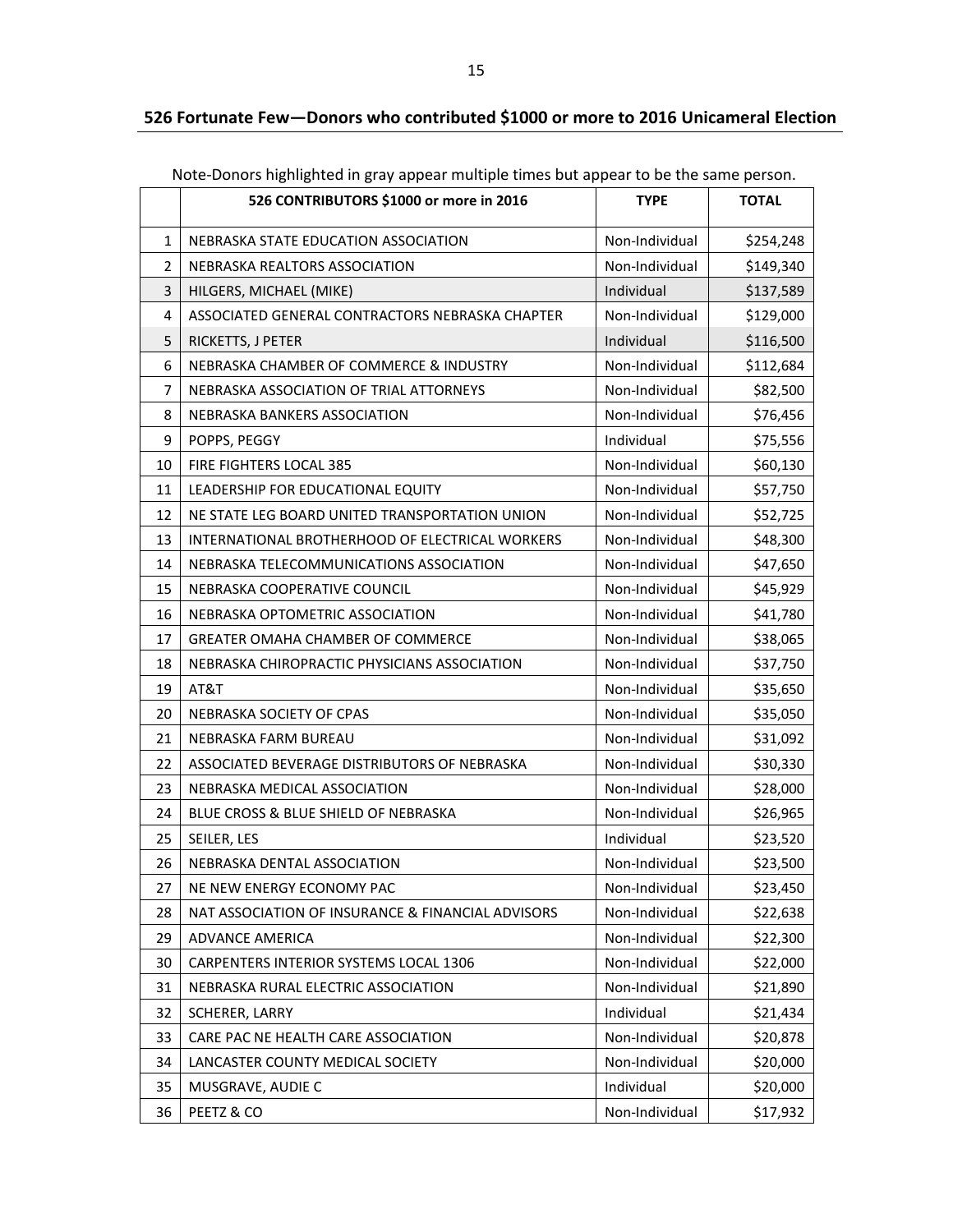| 37 | OMAHA POLICE LOCAL 101                            | Non-Individual | \$17,749 |
|----|---------------------------------------------------|----------------|----------|
| 38 | NEBRASKA AFL-CIO                                  | Non-Individual | \$17,713 |
| 39 | REYNOLDS AMERICAN                                 | Non-Individual | \$17,250 |
| 40 | COMMUNICATIONS WORKERS OF AMERICA / CWA           | Non-Individual | \$17,050 |
| 41 | PLUMBERS & STEAMFITTERS LOCAL 464                 | Non-Individual | \$17,000 |
| 42 | SMITHFIELD FOODS                                  | Non-Individual | \$16,750 |
| 43 | RADCLIFFE & ASSOCIATES                            | Non-Individual | \$16,696 |
| 44 | <b>BRIESE, TOM</b>                                | Individual     | \$16,500 |
| 45 | HERBSTER, CHARLES W                               | Individual     | \$16,500 |
| 46 | HOLLAND, RICHARD                                  | Individual     | \$16,500 |
| 47 | NEBRASKA ASSOCIATION OF PUBLIC EMPLOYEES LOCAL 61 | Non-Individual | \$15,950 |
| 48 | UNION PACIFIC RAILROAD                            | Non-Individual | \$15,500 |
| 49 | COOK, MICHAEL J                                   | Individual     | \$15,500 |
| 50 | NEBRASKA HOSPITAL ASSOCIATION                     | Non-Individual | \$15,100 |
| 51 | <b>ALTRIA</b>                                     | Non-Individual | \$15,000 |
| 52 | SHORE, SUSANNE E                                  | Individual     | \$15,000 |
| 53 | NATIONAL ASSOCIATION OF REALTORS                  | Non-Individual | \$15,000 |
| 54 | LINCOLN FIRE FIGHTERS LOCAL 644                   | Non-Individual | \$14,750 |
| 55 | HERBSTER, CHARLES                                 | Individual     | \$14,500 |
| 56 | <b>MUELLER ROBAK</b>                              | Non-Individual | \$14,081 |
| 57 | <b>COPIC INSURANCE</b>                            | Non-Individual | \$14,000 |
| 58 | HILGERS, THOMAS                                   | Individual     | \$13,500 |
| 59 | IOWA NEBRASKA EQUIPMENT DEALERS ASSOCIATION       | Non-Individual | \$13,261 |
| 60 | <b>CENTENE CORP</b>                               | Non-Individual | \$13,000 |
| 61 | ZOUL, ZACHARY Z                                   | Individual     | \$12,526 |
| 62 | <b>BNSF RAILWAY</b>                               | Non-Individual | \$12,500 |
| 63 | <b>BORCHERS, ROBERT</b>                           | Individual     | \$12,500 |
| 64 | <b>INDEPENDENT INSURANCE AGENTS OF NEBRASKA</b>   | Non-Individual | \$12,135 |
| 65 | BROTHERHOOD OF LOCOMOTIVE ENGINEERS & TRAINMEN    | Non-Individual | \$11,750 |
| 66 | ELMSHAEUSER, KARL L                               | Individual     | \$11,500 |
| 67 | <b>TENASKA INC</b>                                | Non-Individual | \$11,100 |
| 68 | INTERNATIONAL ASSOCIATION OF FIRE FIGHTERS / IAFF | Non-Individual | \$11,000 |
| 69 | <b>TEAMSTERS LOCAL 554</b>                        | Non-Individual | \$10,700 |
| 70 | STINSON, KENNETH E                                | Individual     | \$10,500 |
| 71 | <b>ANHEUSER BUSCH</b>                             | Non-Individual | \$10,450 |
| 72 | ELECTRICAL WORKERS LOCAL 22                       | Non-Individual | \$10,300 |
| 73 | SEEMAN-LOZIER, DIANNE S                           | Individual     | \$10,250 |
| 74 | <b>BOSTELMAN, BRUCE</b>                           | Individual     | \$10,133 |
| 75 | JERENT ENTERPRISES, LLC                           | Non-Individual | \$10,000 |
| 76 | <b>GEIST, JACK</b>                                | Individual     | \$10,000 |
| 77 | HILGERS, MICHAEL                                  | Individual     | \$10,000 |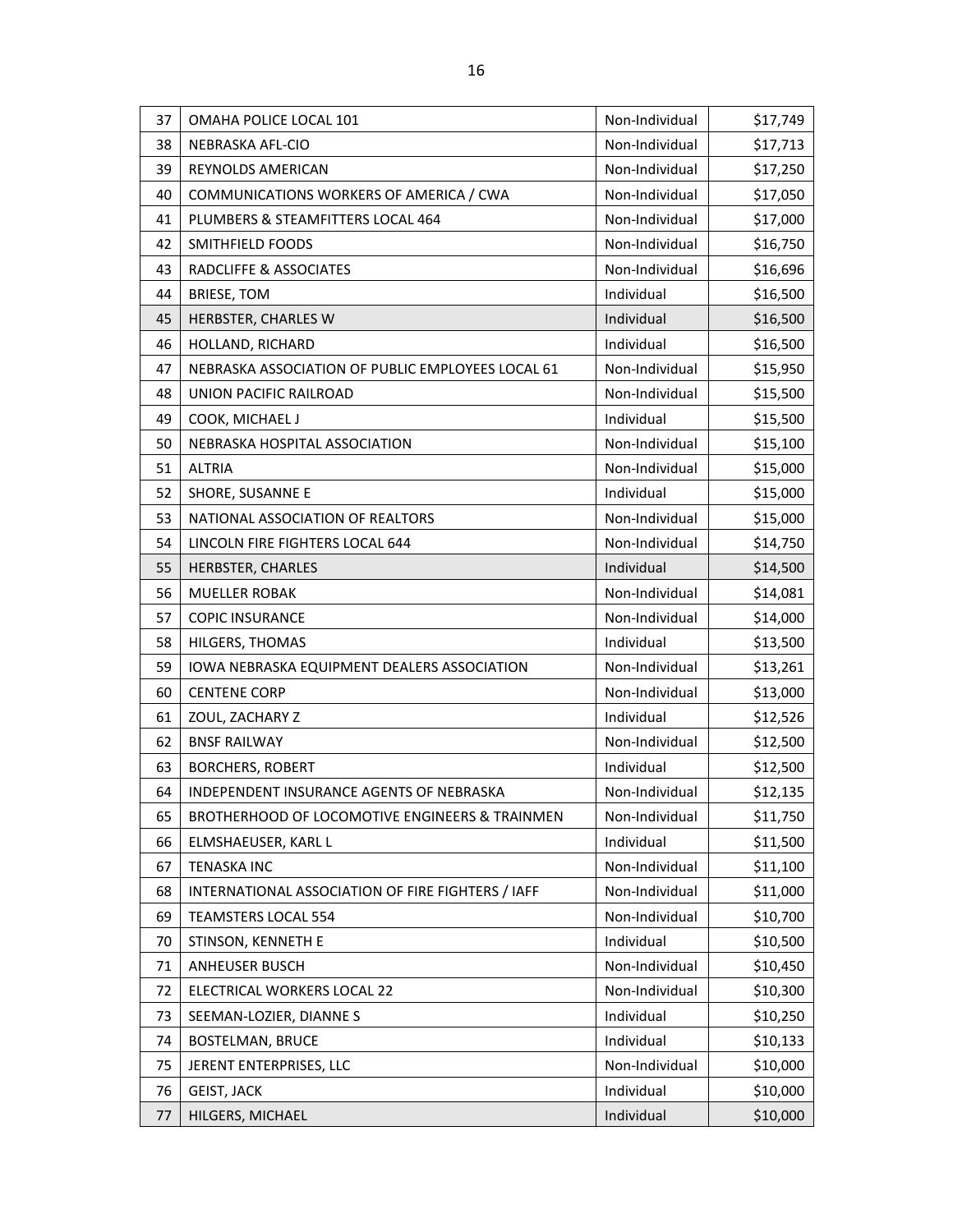| 78  | KREITMAN, DAN                                      | Individual     | \$10,000 |
|-----|----------------------------------------------------|----------------|----------|
| 79  | LOWE, JOHN                                         | Individual     | \$10,000 |
| 80  | PULLEN, JEAN                                       | Individual     | \$10,000 |
| 81  | <b>BLACK HILLS CORP</b>                            | Non-Individual | \$9,735  |
| 82  | FIRST NATIONAL OF NEBRASKA                         | Non-Individual | \$9,500  |
| 83  | <b>GOVERNOR HEINEMAN CMTE</b>                      | Non-Individual | \$9,500  |
| 84  | PFIZER                                             | Non-Individual | \$9,425  |
| 85  | CASSLING DIAGNOSTIC IMAGING DBA CQUENCE HEALTH GRP | Non-Individual | \$9,250  |
| 86  | <b>FARMERS EMPLOYEE &amp; AGENT</b>                | Non-Individual | \$9,250  |
| 87  | NE GPLDC PAC FUND                                  | Non-Individual | \$9,050  |
| 88  | ASSOC GEN CONTRACTORS NEBRASKA BUILDING CHAPTER    | Non-Individual | \$8,850  |
| 89  | HILGERS, PLLC                                      | Non-Individual | \$8,700  |
| 90  | NATIONAL RIFLE ASSOCIATION                         | Non-Individual | \$8,500  |
| 91  | <b>NEXTERA ENERGY</b>                              | Non-Individual | \$8,500  |
| 92  | YANNEY, MICHAEL B                                  | Individual     | \$8,300  |
| 93  | KOLOWSKI, RICHARD                                  | Individual     | \$8,000  |
| 94  | NEBRASKA INSURANCE FEDERATION                      | Non-Individual | \$7,900  |
| 95  | <b>BROWN, JILL</b>                                 | Individual     | \$7,703  |
| 96  | NEBRASKA TRUCKING ASSOCIATION                      | Non-Individual | \$7,531  |
| 97  | NEBRASKA FARMERS UNION                             | Non-Individual | \$7,500  |
| 98  | <b>TYSON FOODS</b>                                 | Non-Individual | \$7,500  |
| 99  | TIMMERMAN, JAMES A                                 | Individual     | \$7,500  |
| 100 | NEPETROLEUM MARKETERS & CONVENIENCE STORE ASSOC    | Non-Individual | \$7,435  |
| 101 | <b>GRAND ISLAND FIRE FIGHTERS</b>                  | Non-Individual | \$7,434  |
| 102 | NEBRASKA DEMOCRATIC PARTY                          | Non-Individual | \$7,331  |
| 103 | E ENERGY ADAMS LLC                                 | Non-Individual | \$7,050  |
| 104 | NEBRASKA STATE UTILITY WORKERS                     | Non-Individual | \$7,000  |
| 105 | NEBRASKANS FOR WORKERS COMPENSATION EQUITY         | Non-Individual | \$7,000  |
| 106 | NE INDEPENDENT COMMUNITY BANKERS PAC               | Non-Individual | \$6,991  |
| 107 | COX COMMUNICATIONS                                 | Non-Individual | \$6,584  |
| 108 | ASH GROVE CEMENT                                   | Non-Individual | \$6,500  |
| 109 | LAWLER, MICHAEL                                    | Individual     | \$6,194  |
| 110 | NEBRASKA CABLE COMMUNICATIONS ASSOCIATION          | Non-Individual | \$6,129  |
| 111 | <b>CHILDRENS</b>                                   | Non-Individual | \$6,000  |
| 112 | D-R-G-T LIMITED PARTNERSHIP                        | Non-Individual | \$6,000  |
| 113 | NEBRASKA ACADEMY OF EYE PHYSICIANS & SURGEONS      | Non-Individual | \$6,000  |
| 114 | DINSDALE, THOMAS S                                 | Individual     | \$6,000  |
| 115 | ROBINSON, RICHARD A                                | Individual     | \$6,000  |
| 116 | <b>CLEVER CHAP CREATIVE</b>                        | Non-Individual | \$5,875  |
| 117 | <b>HAWKINS CONSTRUCTION CO</b>                     | Non-Individual | \$5,750  |
| 118 | KAAPA ETHANOL                                      | Non-Individual | \$5,600  |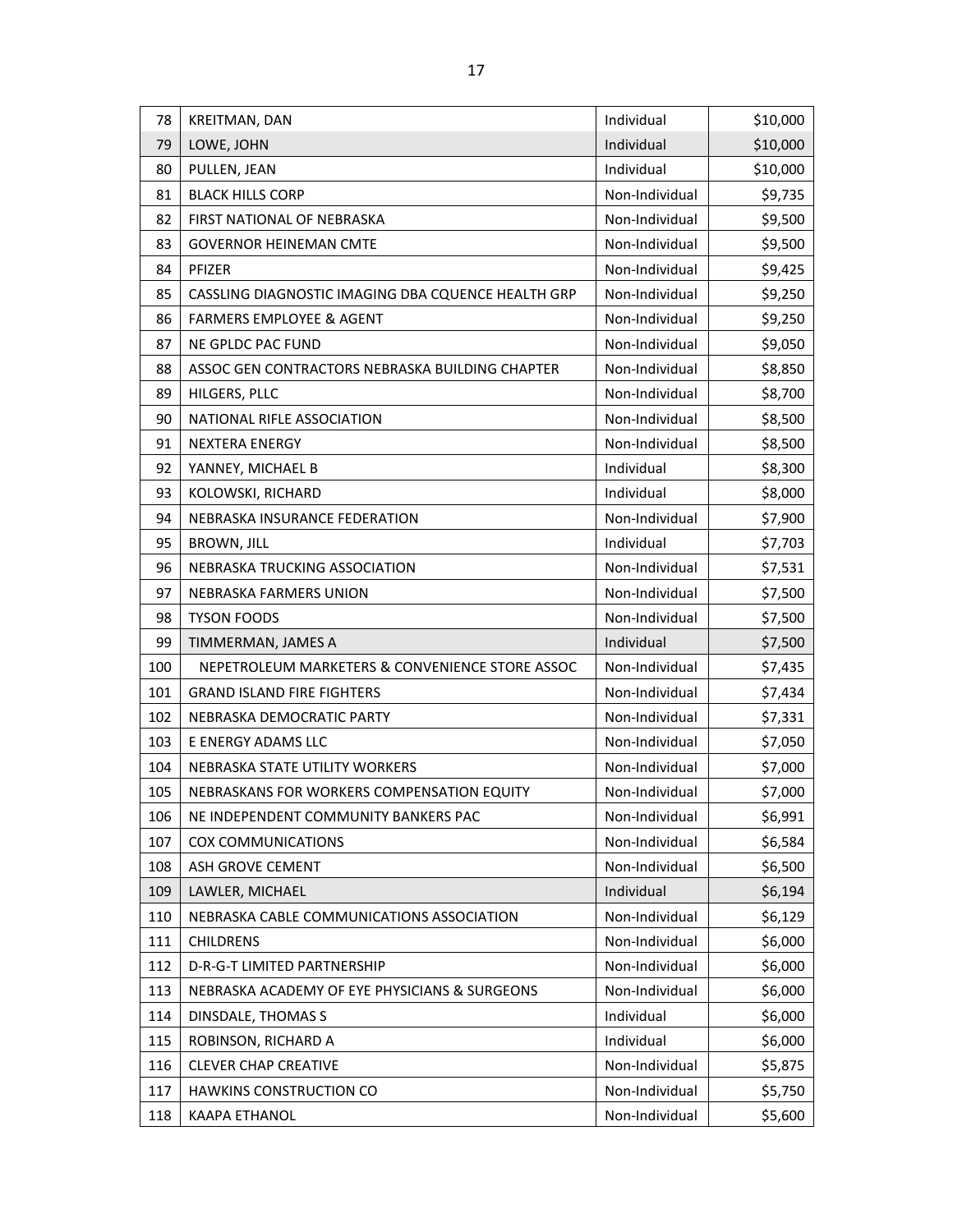| 119 | NEBRASKA CATTLEMEN ASSOCIATION                       | Non-Individual | \$5,600 |
|-----|------------------------------------------------------|----------------|---------|
| 120 | NEBRASKA GROCERY INDUSTRY ASSOCIATION                | Non-Individual | \$5,550 |
| 121 | NATIONAL FEDERATION OF INDEPENDENT BUSINESS          | Non-Individual | \$5,500 |
| 122 | ELECTRICAL WORKERS LOCAL 763                         | Non-Individual | \$5,450 |
| 123 | HUSCH BLACKWELL LLP                                  | Non-Individual | \$5,439 |
| 124 | <b>DEALER PAC</b>                                    | Non-Individual | \$5,438 |
| 125 | LOWE, JOHN                                           | Individual     | \$5,380 |
| 126 | AMER COUNCIL OF ENGINEERING COMPANIES OF NEBRASKA    | Non-Individual | \$5,300 |
| 127 | <b>MICROSOFT</b>                                     | Non-Individual | \$5,250 |
| 128 | ERDMAN, STEVE                                        | Individual     | \$5,100 |
| 129 | MILLER, DAVID                                        | Individual     | \$5,100 |
| 130 | SPRY, LESLIE                                         | Individual     | \$5,068 |
| 131 | HALLORAN, STEVE                                      | Individual     | \$5,050 |
| 132 | ACADEMY OF NUTRITION & DIETETICS PAC-FEDERAL         | Non-Individual | \$5,000 |
| 133 | CASSLING DIAGNOSTIC IMAGING, INC. D / B / A CASSLING | Non-Individual | \$5,000 |
| 134 | CITIZENS TO ELECT JIM SMITH                          | Non-Individual | \$5,000 |
| 135 | MID AMERICA AGRI PRODUCTS / WHEATLAND LLC            | Non-Individual | \$5,000 |
| 136 | MID AMERICA BIO ENERGY & COMMODITIES                 | Non-Individual | \$5,000 |
| 137 | REPUBLICAN STATE LEADERSHIP CMTE                     | Non-Individual | \$5,000 |
| 138 | <b>TEAMWON LLC</b>                                   | Non-Individual | \$5,000 |
| 139 | <b>BUFFETT, WARREN E</b>                             | Individual     | \$5,000 |
| 140 | CRITCHLOW, PAUL                                      | Individual     | \$5,000 |
| 141 | DAVIS, AL                                            | Individual     | \$5,000 |
| 142 | GEIST, SUZANNE                                       | Individual     | \$5,000 |
| 143 | HAGEL, CHARLES & LILLIAN                             | Individual     | \$5,000 |
| 144 | HALLORAN, JOHN S                                     | Individual     | \$5,000 |
| 145 | <b>KEAN, STEVEN</b>                                  | Individual     | \$5,000 |
| 146 | <b>KREJCI, FRANK R</b>                               | Individual     | \$5,000 |
| 147 | RICKETTS, J PETER                                    | Individual     | \$5,000 |
| 148 | ROCK, ARTHUR                                         | Individual     | \$5,000 |
| 149 | SCOTT JR, WALTER                                     | Individual     | \$5,000 |
| 150 | TIMMERMAN, GERALD                                    | Individual     | \$5,000 |
| 151 | WERNER-ROBERTSON, GAIL M                             | Individual     | \$5,000 |
| 152 | WOOLLAM, JOHN A                                      | Individual     | \$5,000 |
| 153 | ELECTRICAL WORKERS LOCAL 1483                        | Non-Individual | \$4,990 |
| 154 | LAMMERS, ROBERT A                                    | Individual     | \$4,857 |
| 155 | ALLSTATE INSURANCE                                   | Non-Individual | \$4,850 |
| 156 | AMERICAN COMMUNICATIONS GROUP                        | Non-Individual | \$4,683 |
| 157 | GASTON, WENDALL & DEANNA                             | Individual     | \$4,683 |
| 158 | KELLEY & JERRAM PC                                   | Non-Individual | \$4,602 |
| 159 | BREWER, TOM                                          | Individual     | \$4,598 |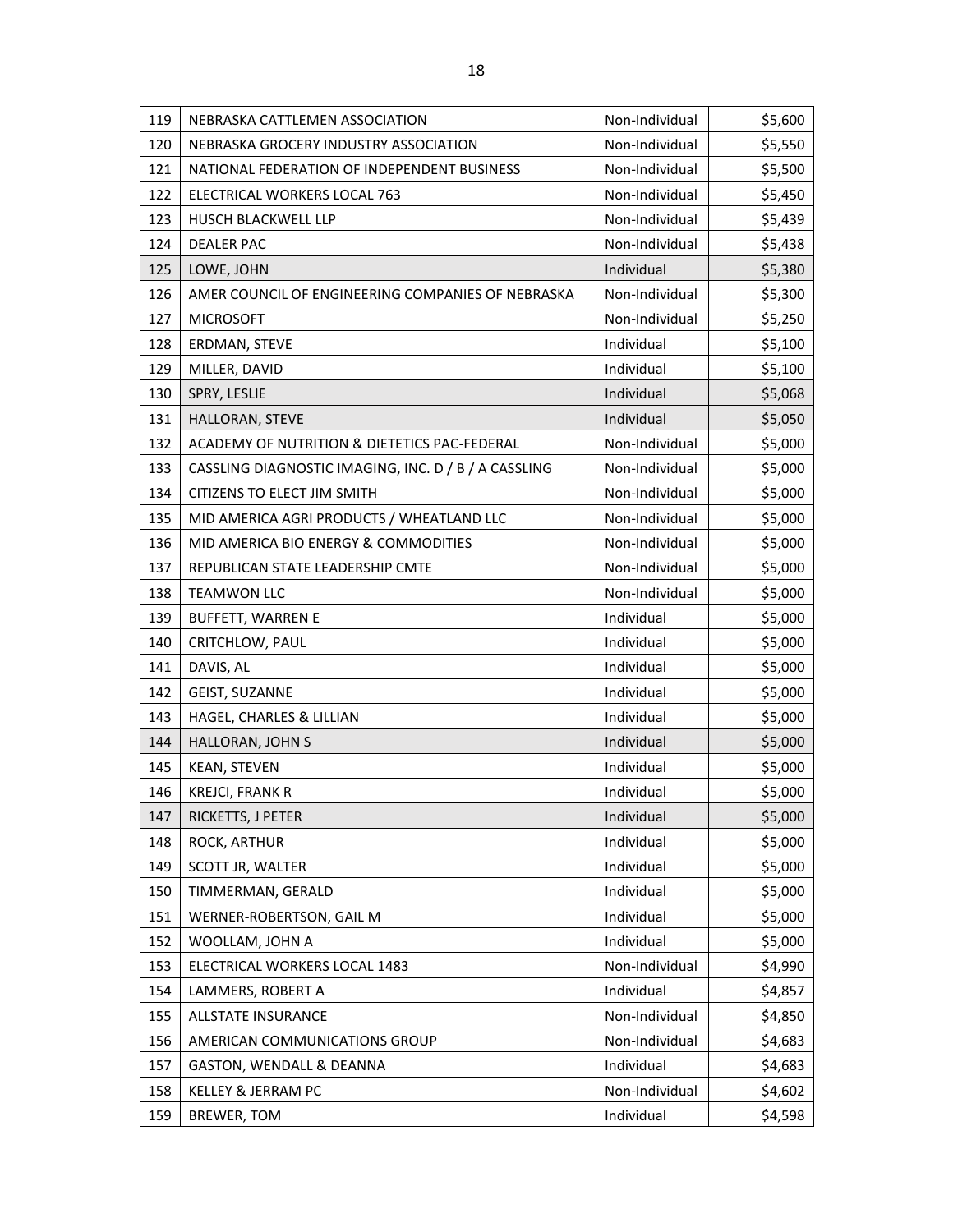| 160 | <b>AETNA</b>                                            | Non-Individual | \$4,500 |
|-----|---------------------------------------------------------|----------------|---------|
| 161 | KUM & GO                                                | Non-Individual | \$4,500 |
| 162 | FREESE, FORREST & BARBARA                               | Individual     | \$4,500 |
| 163 | JOHNSON, MATTHEW J                                      | Individual     | \$4,500 |
| 164 | <b>MONSANTO</b>                                         | Non-Individual | \$4,310 |
| 165 | <b>BUSINESS &amp; AGRICULTURE SOCIETY FOR EDUCATION</b> | Non-Individual | \$4,250 |
| 166 | UNITEDHEALTH GROUP                                      | Non-Individual | \$4,100 |
| 167 | NE PROFESSIONAL FIREFIGHTERS ASSOCIATION                | Non-Individual | \$4,039 |
| 168 | <b>INVENERGY LLC</b>                                    | Non-Individual | \$4,000 |
| 169 | MERCK SHARP & DOHM CORP                                 | Non-Individual | \$4,000 |
| 170 | <b>WALGREEN CO</b>                                      | Non-Individual | \$4,000 |
| 171 | BIGGS, BILL & ELAINE                                    | Individual     | \$4,000 |
| 172 | JELINEK, JIM & LAURIE                                   | Individual     | \$4,000 |
| 173 | WEITZ, KATIE                                            | Individual     | \$4,000 |
| 174 | JEO CONSULTING GROUP INC                                | Non-Individual | \$3,988 |
| 175 | <b>OHARA LINDSAY &amp; ASSOCIATES</b>                   | Non-Individual | \$3,983 |
| 176 | SWANSON, JULIE                                          | Individual     | \$3,900 |
| 177 | <b>GLAXOSMITHKLINE</b>                                  | Non-Individual | \$3,850 |
| 178 | <b>KUTAK ROCK</b>                                       | Non-Individual | \$3,750 |
| 179 | <b>BORCHERS, PATRICK</b>                                | Individual     | \$3,588 |
| 180 | <b>GREAT PLAINS COMMUNICATIONS</b>                      | Non-Individual | \$3,576 |
| 181 | SHANAHAN, JUSTIN                                        | Individual     | \$3,550 |
| 182 | ADAMS, BARBARA                                          | Individual     | \$3,500 |
| 183 | ALBRECHT, JONI                                          | Individual     | \$3,500 |
| 184 | <b>BARBARA SJULIN TPS TRUST</b>                         | Non-Individual | \$3,500 |
| 185 | WOODLAND HOMES, INC.                                    | Non-Individual | \$3,500 |
| 186 | HILGERS, MICHAEL                                        | Individual     | \$3,500 |
| 187 | HOLLAND, MARY                                           | Individual     | \$3,500 |
| 188 | <b>NOWKA &amp; EDWARDS</b>                              | Individual     | \$3,472 |
| 189 | PANSING BROOKS, PATTY                                   | Individual     | \$3,424 |
| 190 | AMERICAN FAMILY LIFE ASSURANCE CO / AFLAC               | Non-Individual | \$3,325 |
| 191 | NEBRASKA STATE LODGE FRATERNAL ORDER OF POLICE          | Non-Individual | \$3,300 |
| 192 | <b>OMAHA EXPOSITION &amp; RACING</b>                    | Non-Individual | \$3,300 |
| 193 | HOME BUILDERS ASSOCIATION OF LINCOLN                    | Non-Individual | \$3,250 |
| 194 | <b>IRONWORKERS LOCAL 21</b>                             | Non-Individual | \$3,250 |
| 195 | LAWLER, MICHAEL F                                       | Individual     | \$3,250 |
| 196 | NEBRASKA CREDIT UNION LEAGUE                            | Non-Individual | \$3,238 |
| 197 | ABBOUD LAW FIRM                                         | Non-Individual | \$3,200 |
| 198 | <b>JOHNSON &amp; JOHNSON</b>                            | Non-Individual | \$3,200 |
| 199 | <b>CENTURYLINK</b>                                      | Non-Individual | \$3,045 |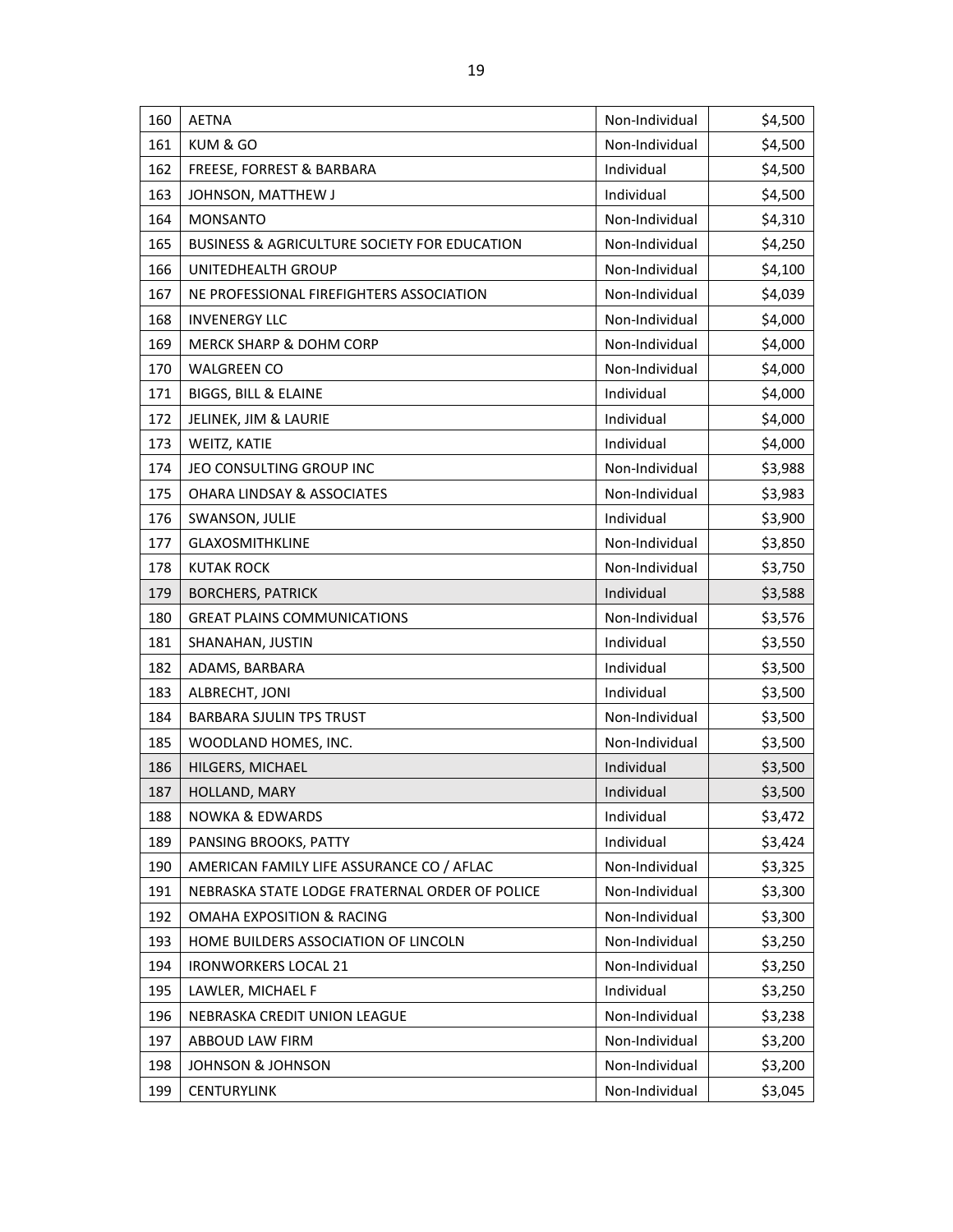| 200 | ADEN, MATT                                     | Individual     | \$3,020 |
|-----|------------------------------------------------|----------------|---------|
| 201 | ARCHER DANIELS MIDLAND                         | Non-Individual | \$3,000 |
| 202 | ELI LILLY & CO                                 | Non-Individual | \$3,000 |
| 203 | <b>NE LATINO PAC</b>                           | Non-Individual | \$3,000 |
| 204 | PLUMBERS & PIPEFITTERS LOCAL 16                | Non-Individual | \$3,000 |
| 205 | <b>SHAW FAMILY</b>                             | Non-Individual | \$3,000 |
| 206 | FAHEY, MICHAEL                                 | Individual     | \$3,000 |
| 207 | HOCH, HARRY A                                  | Individual     | \$3,000 |
| 208 | PILLEN, JAMES D (JIM)                          | Individual     | \$3,000 |
| 209 | WEITZ, BARBARA (BARB)                          | Individual     | \$3,000 |
| 210 | ELECTRICAL WORKERS LOCAL 1521                  | Non-Individual | \$2,950 |
| 211 | NEBRASKA RURAL BROADBAND COALITION             | Non-Individual | \$2,925 |
| 212 | NEBRASKA BEVERAGE ASSOCIATION                  | Non-Individual | \$2,850 |
| 213 | <b>BRUNING LAW GROUP</b>                       | Non-Individual | \$2,750 |
| 214 | NE COLLECTORS ASSOCIATION                      | Non-Individual | \$2,750 |
| 215 | SCUDDER, EARL & PATRICIA                       | Individual     | \$2,725 |
| 216 | NE HEALTH CARE ASSOC / NE ASSISTED LIVING ASSO | Non-Individual | \$2,681 |
| 217 | <b>ERICKSON &amp; SEDERSTROM ASSOCIATES</b>    | Non-Individual | \$2,680 |
| 218 | <b>CHARTER COMMNICATIONS</b>                   | Non-Individual | \$2,600 |
| 219 | LANDOW, PAUL                                   | Individual     | \$2,600 |
| 220 | VOHLAND, JUDITH                                | Individual     | \$2,561 |
| 221 | ACKLIE, LAURA A.                               | Individual     | \$2,505 |
| 222 | ARMBRUST, DWAYNE                               | Individual     | \$2,500 |
| 223 | LINCOLN EDUCATION ASSOCIATION                  | Non-Individual | \$2,500 |
| 224 | LINCOLN LANCASTER COUNTY AFL-CIO               | Non-Individual | \$2,500 |
| 225 | NEIGHBORHOOD LTC PHARMACY                      | Non-Individual | \$2,500 |
| 226 | PINE CREST HOMES, LLC                          | Non-Individual | \$2,500 |
| 227 | WESTERN INTEGRATED SEED INC                    | Non-Individual | \$2,500 |
| 228 | YAHOO INC                                      | Non-Individual | \$2,500 |
| 229 | <b>BORCHERS, ROBERT R</b>                      | Individual     | \$2,500 |
| 230 | <b>BRABEC, MARLIN</b>                          | Individual     | \$2,500 |
| 231 | CABELA, THOMAS                                 | Individual     | \$2,500 |
| 232 | FAHEY, JOHN                                    | Individual     | \$2,500 |
| 233 | HAMILTON, CHARLES                              | Individual     | \$2,500 |
| 234 | HAWKS, RHONDA A                                | Individual     | \$2,500 |
| 235 | HERRE, MICHAEL                                 | Individual     | \$2,500 |
| 236 | LAMMERS, PATRICIA                              | Individual     | \$2,500 |
| 237 | MEISINGER, GLADYS                              | Individual     | \$2,500 |
| 238 | MOGLIA, JOSEPH                                 | Individual     | \$2,500 |
| 239 | RICKETTS, MARLENE M                            | Individual     | \$2,500 |
| 240 | RICKETTS, PETE                                 | Individual     | \$2,500 |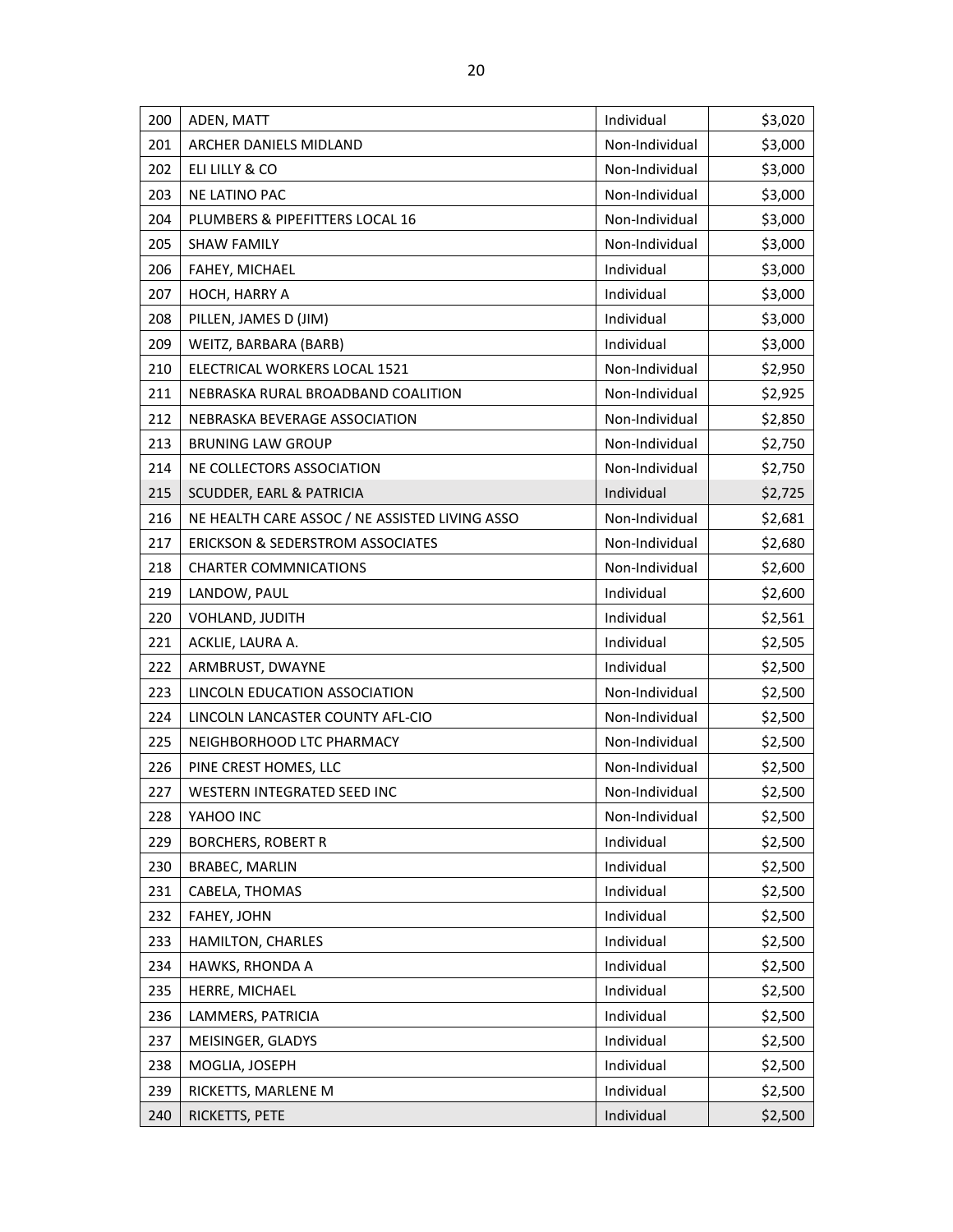| 241 | SEILER, BRADLEY                                   | Individual     | \$2,500 |
|-----|---------------------------------------------------|----------------|---------|
| 242 | SMITH, ANNETTE L                                  | Individual     | \$2,500 |
| 243 | SODORO, PATRICK                                   | Individual     | \$2,500 |
| 244 | RAYBOULD, JANE                                    | Individual     | \$2,450 |
| 245 | GORDON, JIM                                       | Individual     | \$2,404 |
| 246 | SPRY, DR LESLIE                                   | Individual     | \$2,384 |
| 247 | SERRANO, JOSE                                     | Individual     | \$2,350 |
| 248 | SPRY, DR LESLIE                                   | Individual     | \$2,329 |
| 249 | ELEVATOR CONSTRUCTORS LOCAL 28                    | Non-Individual | \$2,300 |
| 250 | OMAHA & SW IOWA BUILDING & CONSTRUCTION TRADES    | Non-Individual | \$2,250 |
| 251 | SOUTHERN GLAZER'S WINE & SPIRITS                  | Non-Individual | \$2,250 |
| 252 | <b>BRODD, ROGER</b>                               | Individual     | \$2,250 |
| 253 | HOLLAND, MARY ANN                                 | Individual     | \$2,250 |
| 254 | MARTIN, STEVEN S                                  | Individual     | \$2,250 |
| 255 | NE FIREARMS OWNERS ASSOCIATION PAF (NFOA-PAF) PAC | Non-Individual | \$2,200 |
| 256 | <b>GEIST, CONSTANCE</b>                           | Individual     | \$2,150 |
| 257 | OTTO, STEVEN                                      | Individual     | \$2,150 |
| 258 | CASTNER, RALPH                                    | Individual     | \$2,100 |
| 259 | ARMBRUST, BILL                                    | Individual     | \$2,069 |
| 260 | ABBOT, CHRIS                                      | Individual     | \$2,069 |
| 261 | HAMIK, MIKE                                       | Individual     | \$2,050 |
| 262 | CONSOLIDATED COMPANIES INC                        | Non-Individual | \$2,019 |
| 263 | SCHMIT, LORAN                                     | Individual     | \$2,008 |
| 264 | FORD, LINDA                                       | Individual     | \$2,004 |
| 265 | AMBASSADOR HOLDING COMPANY                        | Non-Individual | \$2,000 |
| 266 | CVS HEALTH / CAREMARK                             | Non-Individual | \$2,000 |
| 267 | DOUBLE H FARM INC                                 | Non-Individual | \$2,000 |
| 268 | <b>JESA HARE LLC</b>                              | Non-Individual | \$2,000 |
| 269 | K12 INC                                           | Non-Individual | \$2,000 |
| 270 | NEUHAUS LAW OFFICE                                | Non-Individual | \$2,000 |
| 271 | <b>NORDQUIST FOR LEGISLATURE</b>                  | Non-Individual | \$2,000 |
| 272 | PAPILLION PROFESSIONAL FIRE FIGHTERS #3767        | Non-Individual | \$2,000 |
| 273 | SARPY COUNTY DEMOCRATIC PARTY                     | Non-Individual | \$2,000 |
| 274 | SHEET METAL WORKERS LOCAL 3                       | Non-Individual | \$2,000 |
| 275 | SMITH FOR CONGRESS (ADRIAN)                       | Non-Individual | \$2,000 |
| 276 | <b>BORCHERS, PATRICK</b>                          | Individual     | \$2,000 |
| 277 | <b>BUFFETT, SUSAN ALICE</b>                       | Individual     | \$2,000 |
| 278 | DINSMORE, RICHARD                                 | Individual     | \$2,000 |
| 279 | FAUST, MICHAEL                                    | Individual     | \$2,000 |
| 280 | GIBILISCO, JOSEPH                                 | Individual     | \$2,000 |
| 281 | HAMANN, DERYL F.                                  | Individual     | \$2,000 |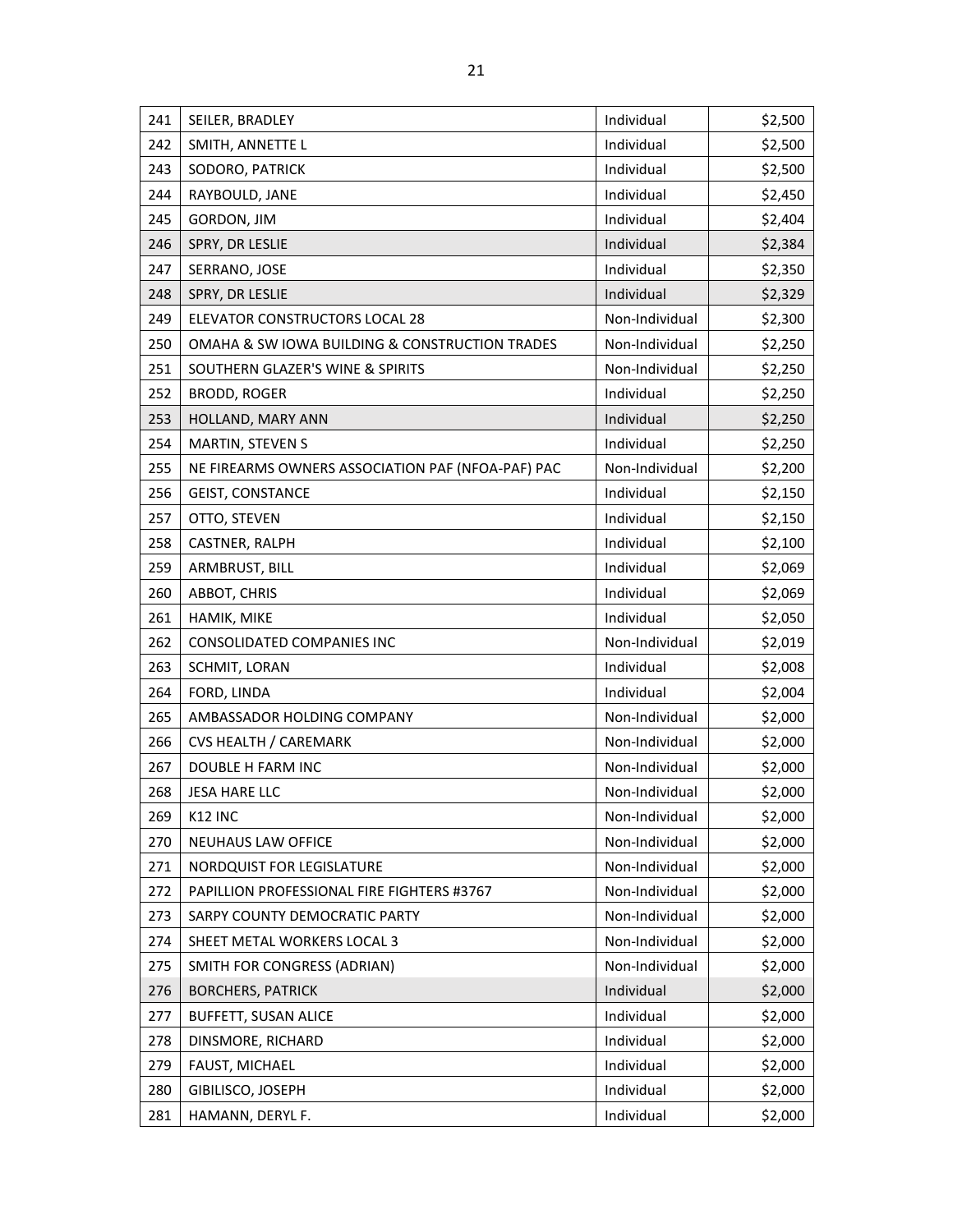| 282 | HAWKS, HOWARD                            | Individual     | \$2,000 |
|-----|------------------------------------------|----------------|---------|
| 283 | <b>HEJKAL, THOMAS &amp; RITA</b>         | Individual     | \$2,000 |
| 284 | <b>KERRIGAN, PATRICK J</b>               | Individual     | \$2,000 |
| 285 | O'DELL, TIM                              | Individual     | \$2,000 |
| 286 | REHM, VINETA (RIDGE RD)                  | Individual     | \$2,000 |
| 287 | SCHMIDT, SCOTT A & COLLEEN M             | Individual     | \$2,000 |
| 288 | SPENCE, GENE                             | Individual     | \$2,000 |
| 289 | WAYNE, JUSTIN                            | Individual     | \$1,992 |
| 290 | <b>FRIENDS FOR REX MOATS</b>             | Non-Individual | \$1,971 |
| 291 | <b>BOB KRIST FOR LEGISLATURE</b>         | Non-Individual | \$1,950 |
| 292 | HOGAN, PAUL & LORI                       | Individual     | \$1,950 |
| 293 | LATHROP, STEVE                           | Individual     | \$1,950 |
| 294 | MESSINEO, TONY                           | Individual     | \$1,940 |
| 295 | HARRISON, SAMANTHA                       | Individual     | \$1,908 |
| 296 | MCNIFF, MIKE                             | Individual     | \$1,904 |
| 297 | BLIZEK, WILLIAM                          | Individual     | \$1,900 |
| 298 | MUTUAL OF OMAHA                          | Non-Individual | \$1,900 |
| 299 | GATES, ALEX                              | Individual     | \$1,875 |
| 300 | CUMMINS INC PAC FEC ID C00377952         | Non-Individual | \$1,800 |
| 301 | TRUEMPER, MARY J                         | Individual     | \$1,800 |
| 302 | NE PETROLEUM MARKETERS INC               | Non-Individual | \$1,764 |
| 303 | <b>BASS, HOLLY H</b>                     | Individual     | \$1,750 |
| 304 | <b>EXPRESS SCRIPTS</b>                   | Non-Individual | \$1,750 |
| 305 | REPUBLIC NATIONAL DISTRIBUTING CO PAC NR | Non-Individual | \$1,750 |
| 306 | CAVANAUGH, HARRY                         | Individual     | \$1,750 |
| 307 | RUBIN, BARRY & WHITNEY                   | Individual     | \$1,750 |
| 308 | VETTER, JACK                             | Individual     | \$1,750 |
| 309 | MICHELS, DALE                            | Individual     | \$1,683 |
| 310 | MICHELS, DALE E                          | Individual     | \$1,683 |
| 311 | ROHRBAUGH, ROB                           | Individual     | \$1,650 |
| 312 | FORT THEATRE DENTISTRY PC                | Non-Individual | \$1,620 |
| 313 | MCCARTHY, KEVIN                          | Individual     | \$1,600 |
| 314 | WUNDERLICH, LARUE                        | Individual     | \$1,600 |
| 315 | OSBORN, ED                               | Individual     | \$1,575 |
| 316 | NEBRASKA INSURANCE INFORMATION SERVICE   | Non-Individual | \$1,538 |
| 317 | ABEL, JAMES (68516)                      | Individual     | \$1,500 |
| 318 | ACKLIE, DUANE W                          | Individual     | \$1,500 |
| 319 | ALESIO, A MICHAEL                        | Individual     | \$1,500 |
| 320 | ANDERSEN, ROBERT C                       | Individual     | \$1,500 |
| 321 | <b>BOESIGER, DENNIS</b>                  | Individual     | \$1,500 |
| 322 | LEE TERRY FOR CONGRESS                   | Non-Individual | \$1,500 |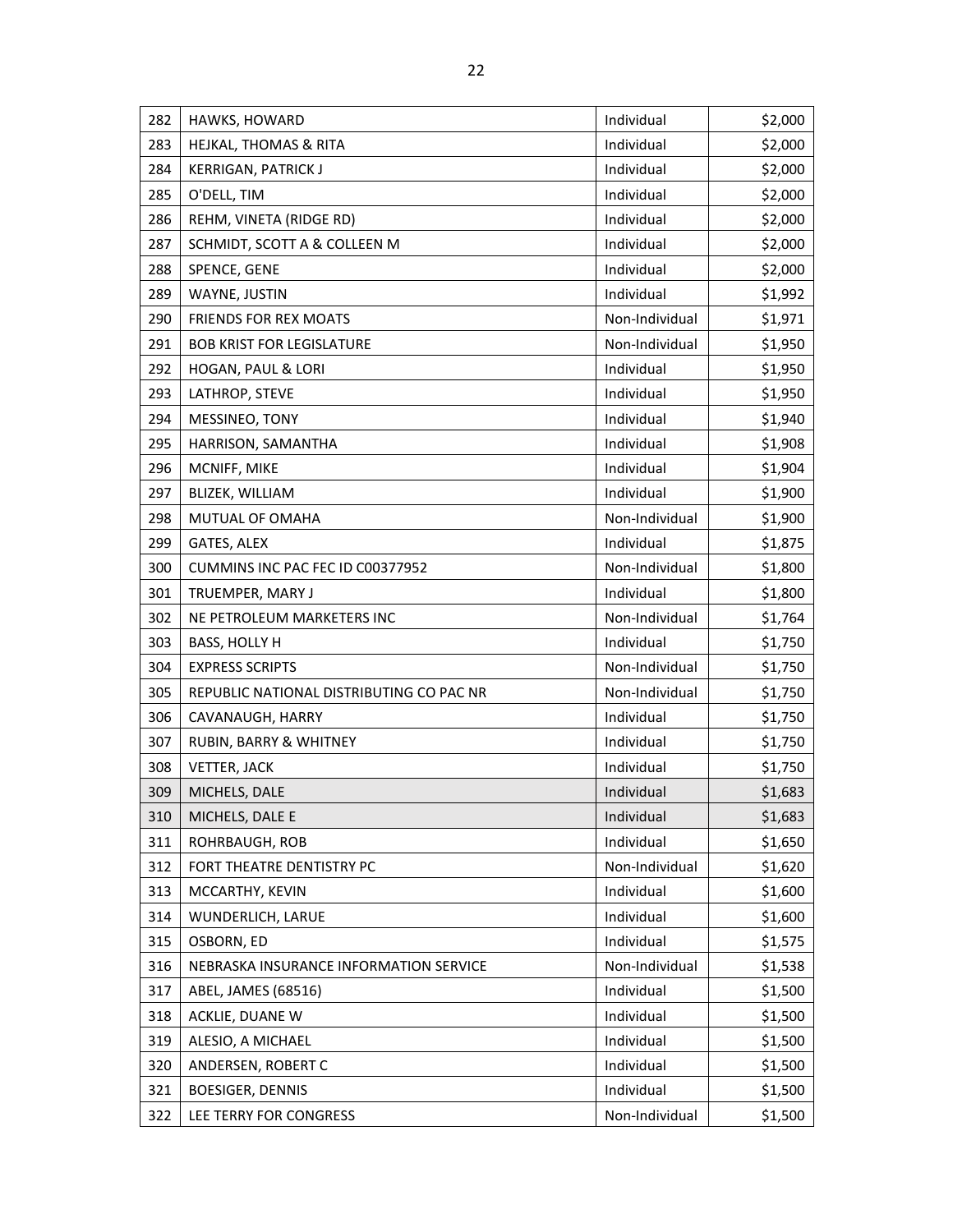| 323 | MICK LAW, P.C.                                    | Non-Individual | \$1,500 |
|-----|---------------------------------------------------|----------------|---------|
| 324 | NE PT PAC-PHYSICAL THERAPY                        | Non-Individual | \$1,500 |
| 325 | NORTHWESTERN ENERGY                               | Non-Individual | \$1,500 |
| 326 | PROPERTY CASUALTY INSURERS ASSOCIATION OF AMERICA | Non-Individual | \$1,500 |
| 327 | CONSBRUCK, LAWRENCE J                             | Individual     | \$1,500 |
| 328 | CZYZ, JAMES E                                     | Individual     | \$1,500 |
| 329 | DAUB, HAL (68114)                                 | Individual     | \$1,500 |
| 330 | GAUGHEN, THOMAS                                   | Individual     | \$1,500 |
| 331 | <b>GREWCOCK, BRUCE</b>                            | Individual     | \$1,500 |
| 332 | HAWKS, HOWARD & RHONDA                            | Individual     | \$1,500 |
| 333 | JARESKE, MICHAEL & BETH                           | Individual     | \$1,500 |
| 334 | MILNER, THOMAS                                    | Individual     | \$1,500 |
| 335 | NESBITT, ROGER                                    | Individual     | \$1,500 |
| 336 | RALSTON, MICHAEL D                                | Individual     | \$1,500 |
| 337 | RIDENOUR, LAURA                                   | Individual     | \$1,500 |
| 338 | ROSKENS, WILLIAM E                                | Individual     | \$1,500 |
| 339 | <b>SCHROPP, TOBIN &amp; MARY</b>                  | Individual     | \$1,500 |
| 340 | WEITZ WHITE, KATHRYN                              | Individual     | \$1,500 |
| 341 | WILSON, JOHN                                      | Individual     | \$1,500 |
| 342 | NEBRASKA PHARMACISTS ASSOCIATION                  | Non-Individual | \$1,450 |
| 343 | OLDFATHER, WILLIAM                                | Individual     | \$1,450 |
| 344 | DUNCAN, CONNIE                                    | Individual     | \$1,437 |
| 345 | FIRST NATIONAL BANK OF WAHOO                      | Non-Individual | \$1,434 |
| 346 | CP STRATEGIES LLC                                 | Non-Individual | \$1,388 |
| 347 | STANLEY, JOHN & LAURA                             | Individual     | \$1,387 |
| 348 | JENSEN ROGERT ASSOCIATES                          | Non-Individual | \$1,351 |
| 349 | <b>CHUCK HASSEBROOK FOR GOVERNOR</b>              | Non-Individual | \$1,350 |
| 350 | <b>MANHART, NICHOLAS &amp; CAROLYN</b>            | Individual     | \$1,350 |
| 351 | LOMBARDI, RICH                                    | Individual     | \$1,313 |
| 352 | SCHMID, DANIEL F                                  | Individual     | \$1,303 |
| 353 | LINGODOCS LLC                                     | Non-Individual | \$1,302 |
| 354 | REGISTER, RICHARD                                 | Individual     | \$1,300 |
| 355 | VARGAS, VIRGILIO                                  | Individual     | \$1,300 |
| 356 | ZOUL, GERALDINE                                   | Individual     | \$1,300 |
| 357 | <b>ERIC GERRARD LLC</b>                           | Non-Individual | \$1,259 |
| 358 | ALLAN, TAMAS                                      | Individual     | \$1,250 |
| 359 | MONSANTO COMPANY TX                               | Non-Individual | \$1,250 |
| 360 | PAYPAL INC VA                                     | Non-Individual | \$1,250 |
| 361 | DAUB, HAL & MARY                                  | Individual     | \$1,250 |
| 362 | NELSON, ANDREA                                    | Individual     | \$1,250 |
| 363 | SIBBERNSEN, TERRY                                 | Individual     | \$1,250 |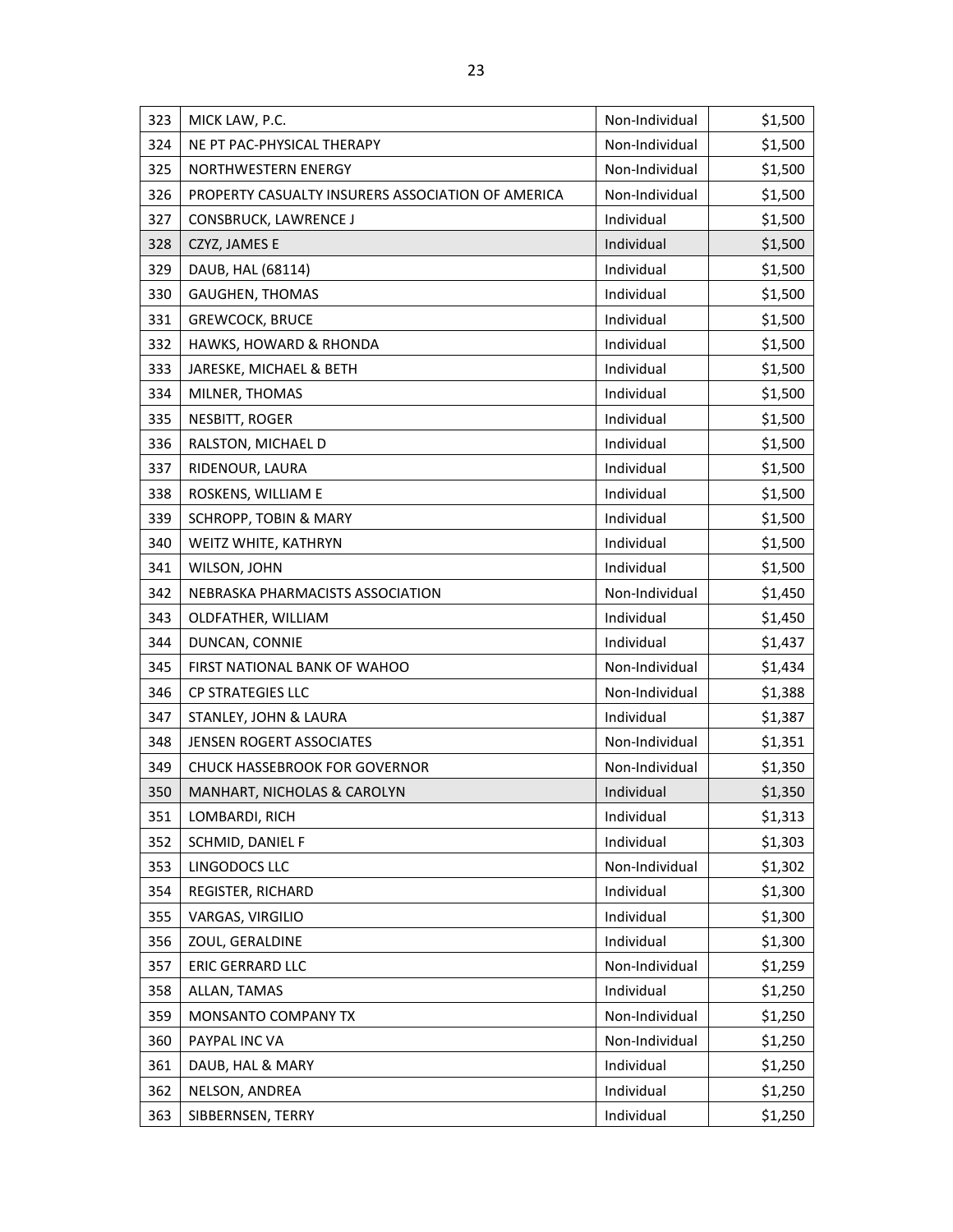| 364 | SJULIN, CARL                                    | Individual     | \$1,250 |
|-----|-------------------------------------------------|----------------|---------|
| 365 | SOLBERG, DAVID & SANDRA                         | Individual     | \$1,250 |
| 366 | WEIRMAN, FRANK & ALVES                          | Individual     | \$1,250 |
| 367 | CHRISTENSEN, AMANDA                             | Individual     | \$1,204 |
| 368 | <b>NOVARTIS CORP</b>                            | Non-Individual | \$1,200 |
| 369 | <b>GREWCOCK, BERNICE</b>                        | Individual     | \$1,200 |
| 370 | NEDROW, LARRY                                   | Individual     | \$1,200 |
| 371 | ZYGIELBAUM, ARTHUR & CHRISTINE                  | Individual     | \$1,150 |
| 372 | HALL COUNTY INDEPENDENT BUSINESS ASSOCIATION    | Non-Individual | \$1,100 |
| 373 | ROSBURG, KEN                                    | Individual     | \$1,100 |
| 374 | SORRELL, MICHAEL                                | Individual     | \$1,100 |
| 375 | STELK, MARK                                     | Individual     | \$1,100 |
| 376 | WIEGAND, RODNEY                                 | Individual     | \$1,100 |
| 377 | KLIMPEL, TAMARIE                                | Individual     | \$1,050 |
| 378 | SUTTLE, JAMES H                                 | Individual     | \$1,050 |
| 379 | HARNEY, DARYL                                   | Individual     | \$1,042 |
| 380 | ACKLEY, THOMAS                                  | Individual     | \$1,000 |
| 381 | ANDERSON, SCOTT                                 | Individual     | \$1,000 |
| 382 | BADAMI, JOSEPH                                  | Individual     | \$1,000 |
| 383 | <b>BAUGHMAN, SCOTT</b>                          | Individual     | \$1,000 |
| 384 | <b>BAUMERT, DENNIS</b>                          | Individual     | \$1,000 |
| 385 | BAY, MOGENS                                     | Individual     | \$1,000 |
| 386 | <b>BERRY, JOHN S</b>                            | Individual     | \$1,000 |
| 387 | <b>BOLZ, CRAIG</b>                              | Individual     | \$1,000 |
| 388 | <b>BONN, BARTON</b>                             | Individual     | \$1,000 |
| 389 | BOOK, LINDA                                     | Individual     | \$1,000 |
| 390 | BOSTELMAN, DWAYNE                               | Individual     | \$1,000 |
| 391 | <b>BREDEMEYER, JOHN</b>                         | Individual     | \$1,000 |
| 392 | <b>BRESLOW, JOHN</b>                            | Individual     | \$1,000 |
| 393 | CAMPBELL, JOHN                                  | Individual     | \$1,000 |
| 394 | 3-D FARMS                                       | Non-Individual | \$1,000 |
| 395 | <b>ADVANCED SECURITY</b>                        | Non-Individual | \$1,000 |
| 396 | AGAPE RED LLC                                   | Non-Individual | \$1,000 |
| 397 | AMERICAN INCOME LIFE INSURANCE CO               | Non-Individual | \$1,000 |
| 398 | ASSOCIATED ELECTRICAL SALES INC                 | Non-Individual | \$1,000 |
| 399 | BELLEVUE PROFESSIONAL FIRE FIGHTERS ASSOCIATION | Non-Individual | \$1,000 |
| 400 | <b>BOSSELMAN HOLDINGS INC</b>                   | Non-Individual | \$1,000 |
| 401 | <b>BURLINGTON CAPITAL GROUP LLC</b>             | Non-Individual | \$1,000 |
| 402 | CAMPBELL & WILLIAMS                             | Non-Individual | \$1,000 |
| 403 | CHIEF INDUSTRIES INC                            | Non-Individual | \$1,000 |
| 404 | <b>CLARE FOR REGENT</b>                         | Non-Individual | \$1,000 |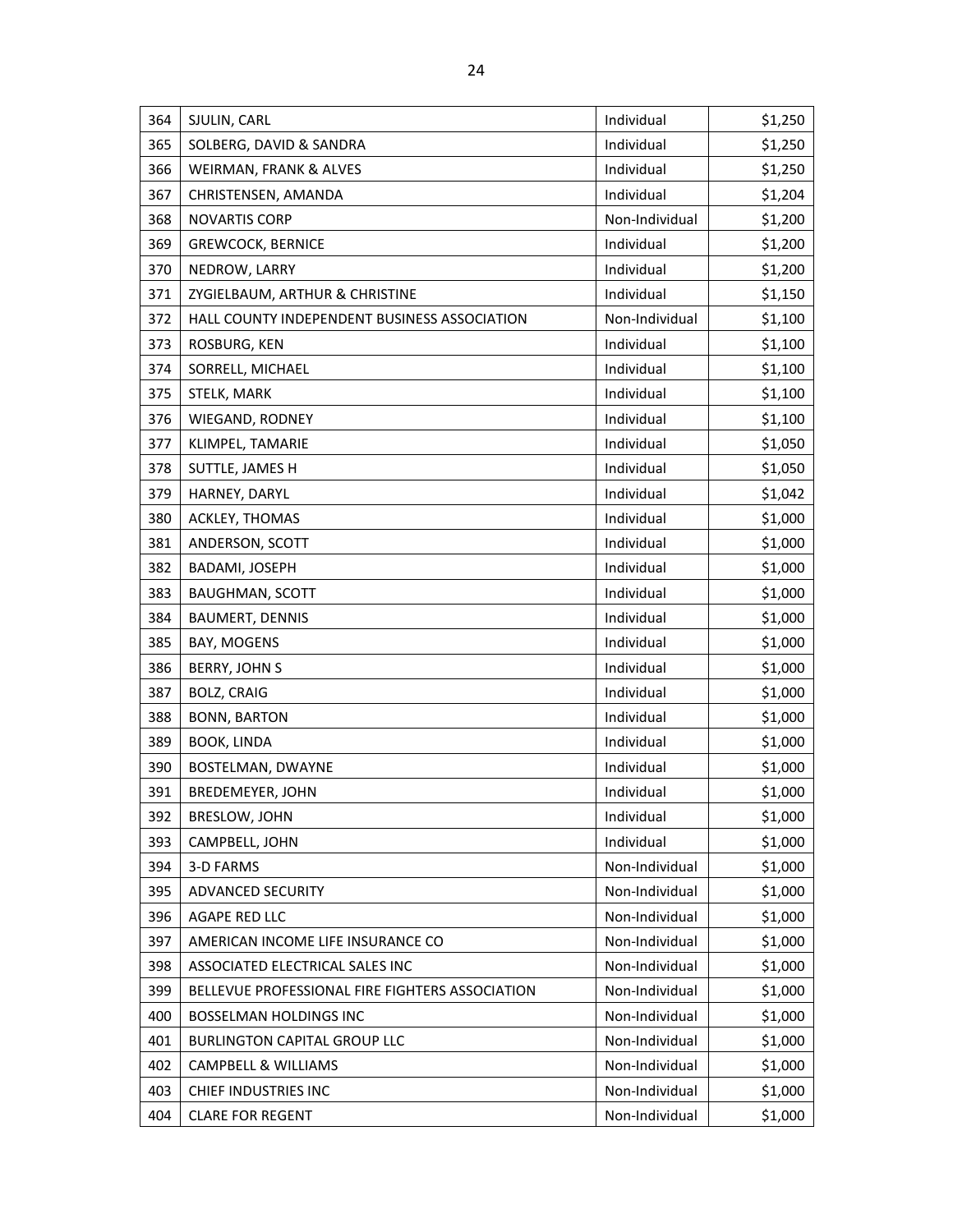| 405 | CLAYBAUGH, WILLIAM                                    | Individual     | \$1,000 |
|-----|-------------------------------------------------------|----------------|---------|
| 406 | <b>FORT FUND</b>                                      | Non-Individual | \$1,000 |
| 407 | COPELAND, MICHAEL                                     | Individual     | \$1,000 |
| 408 | <b>HO-CHUNK INC</b>                                   | Non-Individual | \$1,000 |
| 409 | COURTNAGE, LARRY J                                    | Individual     | \$1,000 |
| 410 | HOLLAND CHILDRENS MOVEMENT                            | Non-Individual | \$1,000 |
| 411 | INTERNL ASSOC OF SHEET METAL AIR RAIL & TRANS WORKERS | Non-Individual | \$1,000 |
| 412 | JEAN STOTHERT FOR OMAHA                               | Non-Individual | \$1,000 |
| 413 | JEFF FORTENBERRY FOR US CONGRESS                      | Non-Individual | \$1,000 |
| 414 | <b>KIEWIT CORP</b>                                    | Non-Individual | \$1,000 |
| 415 | CRONIN, MICHAEL                                       | Individual     | \$1,000 |
| 416 | CROUNSE, JAMES                                        | Individual     | \$1,000 |
| 417 | CROUNSE, JAMES                                        | Individual     | \$1,000 |
| 418 | LUX FOR OPPD                                          | Non-Individual | \$1,000 |
| 419 | MA FARMS, INC.                                        | Non-Individual | \$1,000 |
| 420 | <b>CULHANE, TOM</b>                                   | Individual     | \$1,000 |
| 421 | <b>MCCOY FOR NEBRASKA</b>                             | Non-Individual | \$1,000 |
| 422 | MIDWEST HOLDING INC                                   | Non-Individual | \$1,000 |
| 423 | CZYZ, JAMES                                           | Individual     | \$1,000 |
| 424 | MJA INVESTMENTS (LINCOLN)                             | Non-Individual | \$1,000 |
| 425 | CZYZ, JAMES & MARY                                    | Individual     | \$1,000 |
| 426 | NEBRASKA NURSES ASSOCIATION                           | Non-Individual | \$1,000 |
| 427 | <b>NUCOR CORP</b>                                     | Non-Individual | \$1,000 |
| 428 | OMAHA POLICE UNION LOCAL 1                            | Non-Individual | \$1,000 |
| 429 | PACIFIC LIFE INSURANCE CO                             | Non-Individual | \$1,000 |
| 430 | DILLASHAW, BART                                       | Individual     | \$1,000 |
| 431 | <b>SCRIBNER BANK</b>                                  | Non-Individual | \$1,000 |
| 432 | SMITH FOR CONGRESS                                    | Non-Individual | \$1,000 |
| 433 | SONNTAG, GOODWIN & LEEF, PC                           | Non-Individual | \$1,000 |
| 434 | SPRINKLER FITTERS LU 669                              | Non-Individual | \$1,000 |
| 435 | STOTHERT FOR OMAHA                                    | Non-Individual | \$1,000 |
| 436 | DISBROW, SARAH                                        | Individual     | \$1,000 |
| 437 | TRADEWIND ENERGY                                      | Non-Individual | \$1,000 |
| 438 | <b>US BANCORP</b>                                     | Non-Individual | \$1,000 |
| 439 | <b>VERIZON COMMUNICATIONS</b>                         | Non-Individual | \$1,000 |
| 440 | WOODMEN OF THE WORLD LIFE INSURANCE SOCIETY           | Non-Individual | \$1,000 |
| 441 | DOYLE, BRIAN                                          | Individual     | \$1,000 |
| 442 | DYER, WILLIAM F                                       | Individual     | \$1,000 |
| 443 | ENGEL, MAX & ELIZABETH                                | Individual     | \$1,000 |
| 444 | FAIRFIELD, BILL                                       | Individual     | \$1,000 |
| 445 | FRIEDMAN, HERB                                        | Individual     | \$1,000 |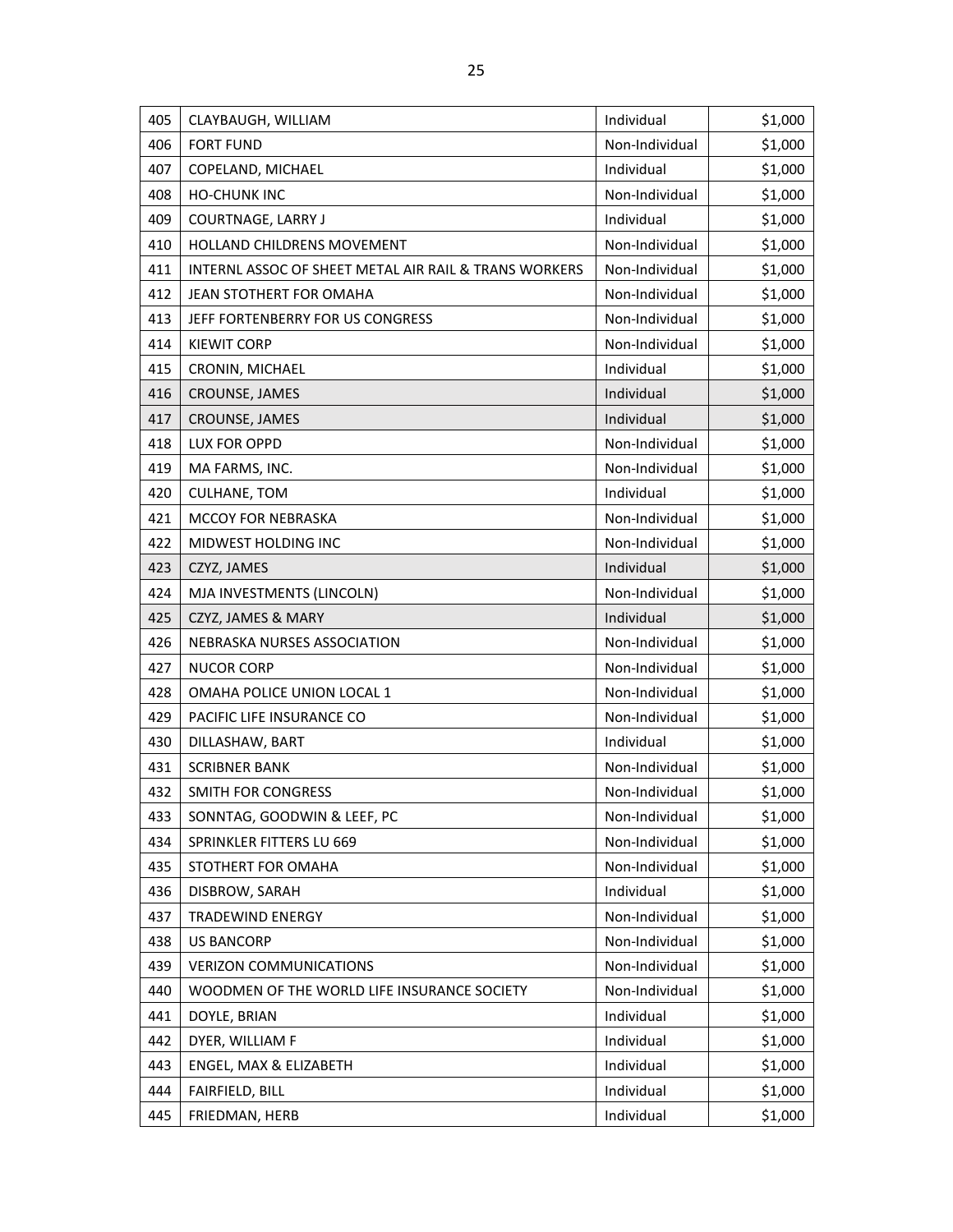| 446 | GILL, LEONARD                | Individual | \$1,000 |
|-----|------------------------------|------------|---------|
| 447 | <b>GULIS, MARK</b>           | Individual | \$1,000 |
| 448 | HALLORAN, STEVE (JOHN)       | Individual | \$1,000 |
| 449 | HAMILTON, CAREY              | Individual | \$1,000 |
| 450 | HARRIS, BEN H                | Individual | \$1,000 |
| 451 | HAWKINS, JAMES & MARY        | Individual | \$1,000 |
| 452 | HEJKAL, RITA                 | Individual | \$1,000 |
| 453 | HILGER, DAVID                | Individual | \$1,000 |
| 454 | HINZ, SCOTT                  | Individual | \$1,000 |
| 455 | HOELTING, DAVE               | Individual | \$1,000 |
| 456 | HOLSCHER, RYAN               | Individual | \$1,000 |
| 457 | HUNZEKER, MARK               | Individual | \$1,000 |
| 458 | <b>IBAROLLE, LORI</b>        | Individual | \$1,000 |
| 459 | JANSSEN, TOM                 | Individual | \$1,000 |
| 460 | JENSEN, MARK                 | Individual | \$1,000 |
| 461 | JOHNSON, CALVIN              | Individual | \$1,000 |
| 462 | KARNES, DAVID                | Individual | \$1,000 |
| 463 | KESSELL, CHERYL              | Individual | \$1,000 |
| 464 | KOZA, JOHN R                 | Individual | \$1,000 |
| 465 | KRAUPIE, DARRELL & ALECIA    | Individual | \$1,000 |
| 466 | LACY, GLYN                   | Individual | \$1,000 |
| 467 | LANDOW, PAUL                 | Individual | \$1,000 |
| 468 | LANGNAS, ALAN                | Individual | \$1,000 |
| 469 | LAPASEOTES, PETER            | Individual | \$1,000 |
| 470 | LOUDERBACK, STEVE & CORNELIA | Individual | \$1,000 |
| 471 | LOVITT, LEON                 | Individual | \$1,000 |
| 472 | MARTIN, ANN                  | Individual | \$1,000 |
| 473 | MCGREGOR, DOUG               | Individual | \$1,000 |
| 474 | MILLER, JOE & LINDA          | Individual | \$1,000 |
| 475 | MILLER, MATTHEW              | Individual | \$1,000 |
| 476 | MILLIGAN, ROBERT S           | Individual | \$1,000 |
| 477 | MORAVEC, LAURA               | Individual | \$1,000 |
| 478 | MORGAN, LANCE                | Individual | \$1,000 |
| 479 | NELSON, STEPHEN D            | Individual | \$1,000 |
| 480 | NOLAN, MICHAEL               | Individual | \$1,000 |
| 481 | ORR, KAY                     | Individual | \$1,000 |
| 482 | <b>OSBORN, STACIE</b>        | Individual | \$1,000 |
| 483 | OWEN, DONALD                 | Individual | \$1,000 |
| 484 | PETERSON, DR LISA            | Individual | \$1,000 |
| 485 | PICKING, RODNEY              | Individual | \$1,000 |
| 486 | PLACEK, DEB                  | Individual | \$1,000 |